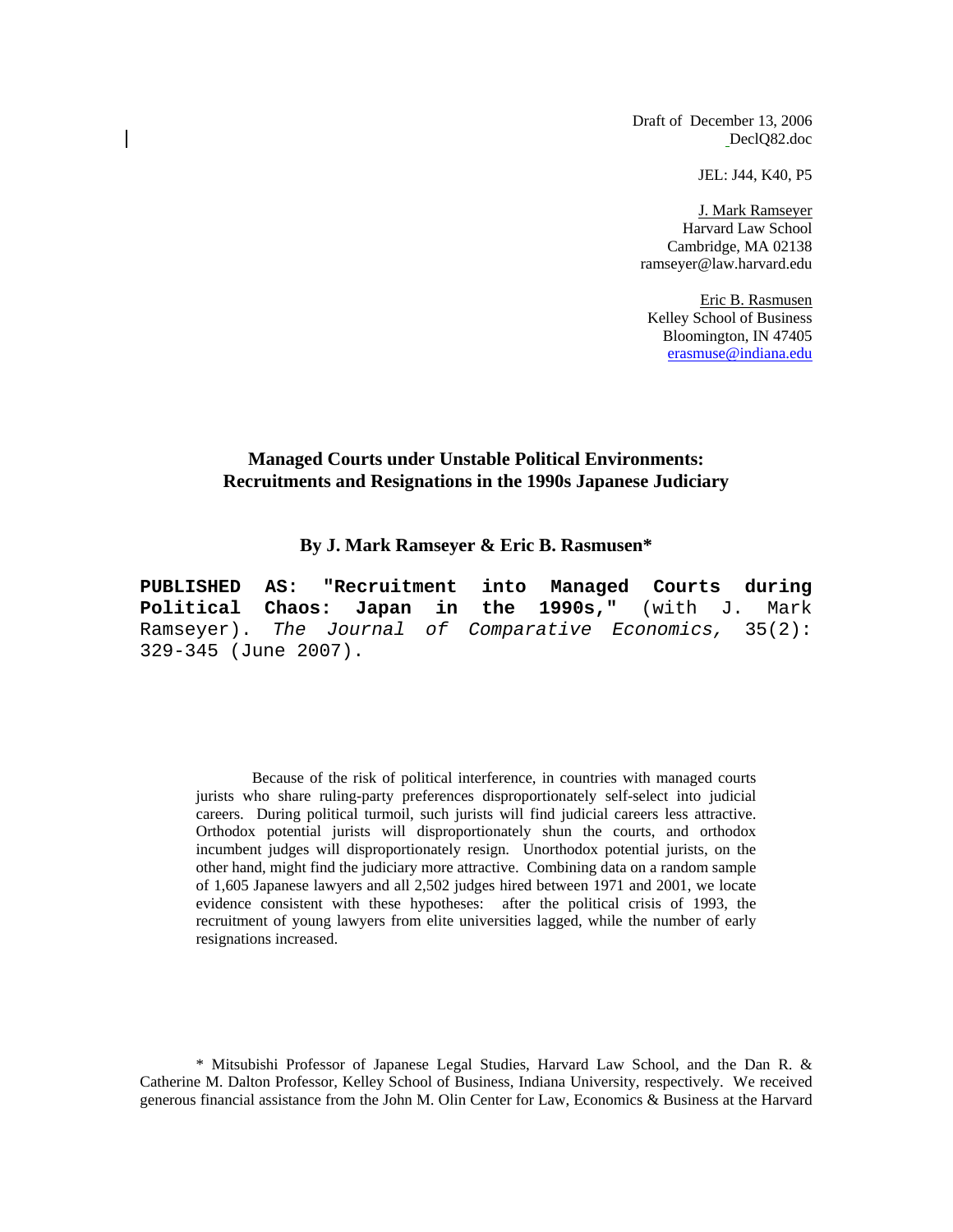Law School. We thank Pablo Spiller and the participants in the Harvard Law School conference on the comparative empirical studies of the courts and the IU BEPP Brown Bag for helpful comments.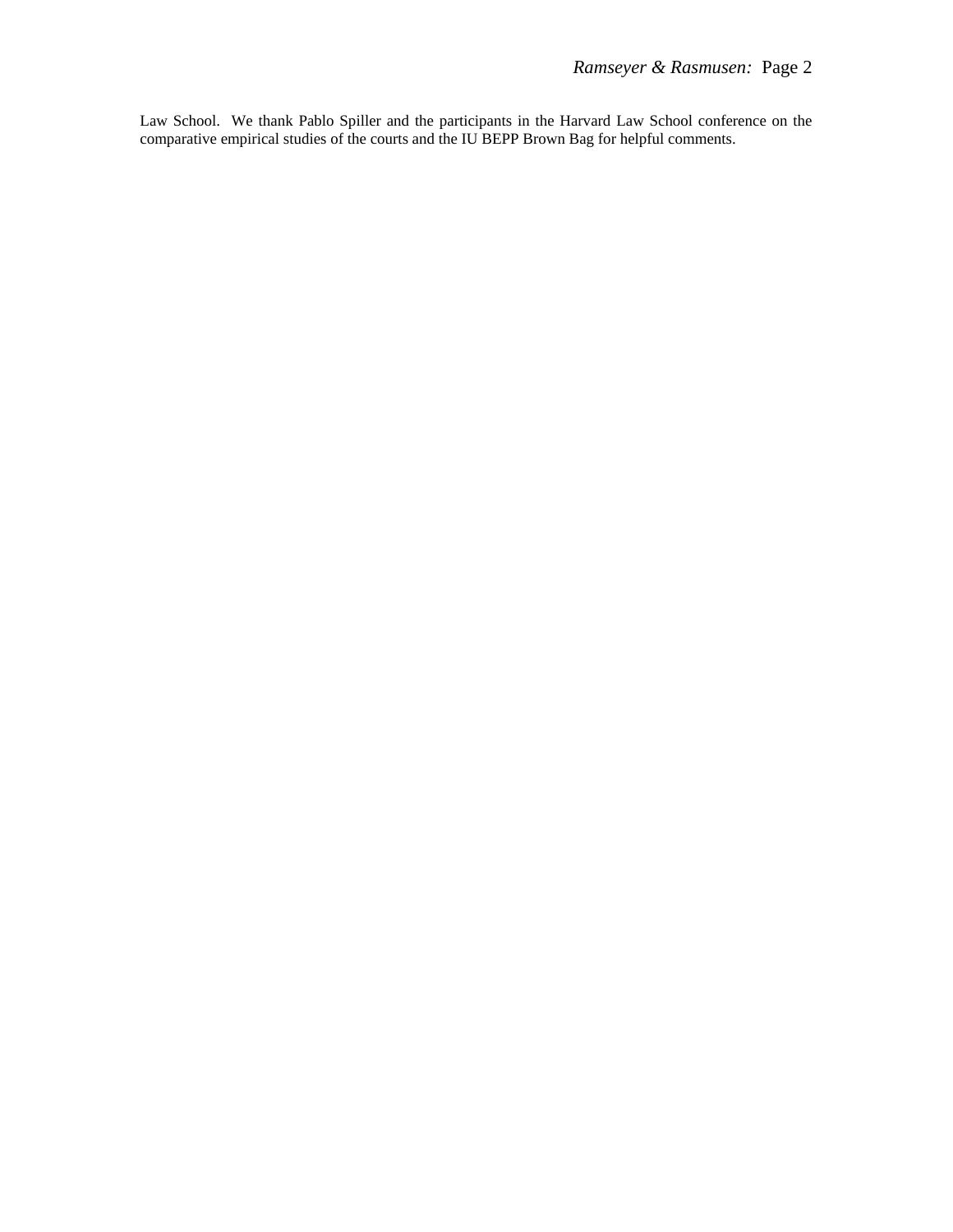In "managed judiciaries," a personnel office rewards and punishes judges by their performance. Decide cases promptly and predictably, and a judge enjoys a tidy career. Delay adjudication or write bizarre opinions, and he finds his career derailed. Because ruling politicians can appoint political loyalists to senior positions, he may find a political bias to this career metric as well.

 Given this risk of political interference, jurists in countries with managed courts who share the preferences of the ruling party disproportionately self-select into judicial careers. During political turmoil, they may find such careers less attractive. To be sure, their more heterodox peers might otherwise now choose such careers. Yet even the heterodox may fear resurgent control if the formerly dominant party returns to office, and the personnel office (staffed still by judges hired by the formerly dominant party) may block them anyway. If either occurs, recruitment during turmoil will suffer. And if incumbent judges find their careers less attractive with their appointing party out of office, resignations will increase.

 For decades, Japan has maintained a managed judiciary, and in the years after 1993 found the long-time ruling party thrown from office. To test whether recruitment lagged and resignations increased after 1993, we combine career data on a random sample of 1,605 lawyers with data on all 2502 judges hired between 1971 and 2001. We find evidence consistent with both propositions.

# 1. Managed Courts in Japan

## 1.1. Managed judiciaries and political turmoil. --

a. The case for managed courts.<sup>1</sup> The U.S. federal courts recruit prominent lawyers in mid-career, and then divorce them from any institutional incentives. Whether they work hard or shirk, write logical opinions or no, they earn the same pay, sit in the same city, and decide the same cases. Once appointed, politics affects their careers no more than does effort or intelligence. Whether they follow or flout their patron's political preferences, they enjoy the same career.

 Because most lawyers make clear their political preferences by mid-career, an U.S. President can politicize the courts by politicizing appointments. By naming men and women who share his preferences, he can impose his preferences without demanding politically skewed incentive structures. Exceptions abound, of course. Some judges radically change their political preferences, and some implement policies anathema to the Presidents who appointed them. Yet most people do maintain relatively stable preferences over the second half of their lives. By appointing judges in mid-career, the

 $\frac{1}{1}$  We develop these themes in Ramseyer & Rasmusen (2003: ch. 7) and Ramseyer & Ramseyer (2006).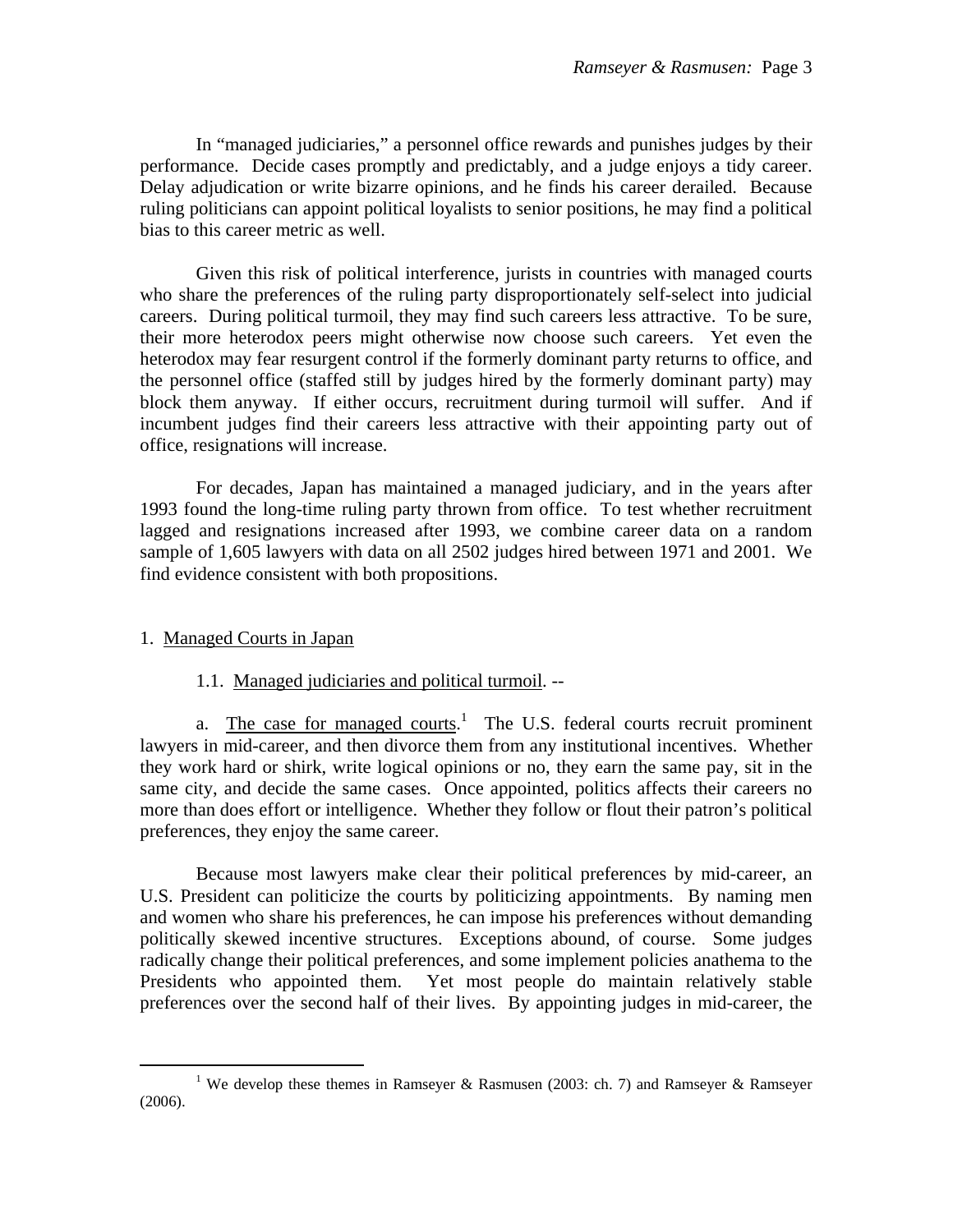President can appoint people who will largely enforce the policies he wants enforced. They enforce them because those are the policies they themselves want enforced.

 Other judiciaries -- call them "managed courts" -- appoint judges at the outset of their careers, but maintain elaborate incentive structures to ensure they perform. The implications run not only (or even primarily) to the political. Instead, they run to efficiency. After all, over the vast majority of legal disputes, politicians have no politically driven preferences. Whether left or right, most want drivers to face incentives to drive safely. They want thieves to have incentives to desist. And because contracting parties can negotiate around most bad legal rules ex ante, about most contract disputes politicians could not care less.

 From the judges they appoint, most politicians instead want routinized adjudication. They want it for the same reason they want efficient bureaucracies - because voters want it. If the parties to a dispute know what a judge will likely do, they need not bother to ask him. Instead, they can settle their dispute out of court by the expected litigated outcome. They then pocket the fees they would otherwise pay their lawyers. And all else equal, voters prefer politicians who provide efficient governments to less (Becker, 1983).

 Because U.S. courts insulate judges from incentives to perform, they rarely provide this routinization; managed courts do. Regularly, a judicial personnel office reviews how its sitting judges perform. Those who work hard and apply predictable rules it promotes quickly. It appoints them to the important posts, moves them to the most desirable cities, and pays them the highest salaries. Those judges who randomize their decisions it names to the trivial posts, keeps in the most unpleasant cities, and never moves up the pay sale.

 Although managed courts can improve judicial performance dramatically, they do so by lowering the insulation of the courts from the political branch. Because a personnel office monitors and rewards judges, those who control the personnel office can influence the political complexion of case outcomes. Because politicians can appoint loyal agents to the apex of the judicial hierarchy and those agents then monitor the personnel office, the improved efficiency thus comes at a cost in political independence.

 b. The effect of political instability. Political instability introduces uncertainty into these carefully managed courts. Suppose Party D has controlled the government for several decades but now loses power to Party R. If incumbent judges expect D to return to power soon, within the courts little will change. If they expect that R may run the country indefinitely, however, some sitting judges may begin anticipatorily to implement R preferences. Others may adamantly refuse to enforce R policies. To the extent that R stays in power and judges reject R policies, R politicians may begin overtly to intervene in the courts.

What is more, when party R takes control of legislation it necessarily constrains the ability of the D-appointed judges to make policy. After all, even if the government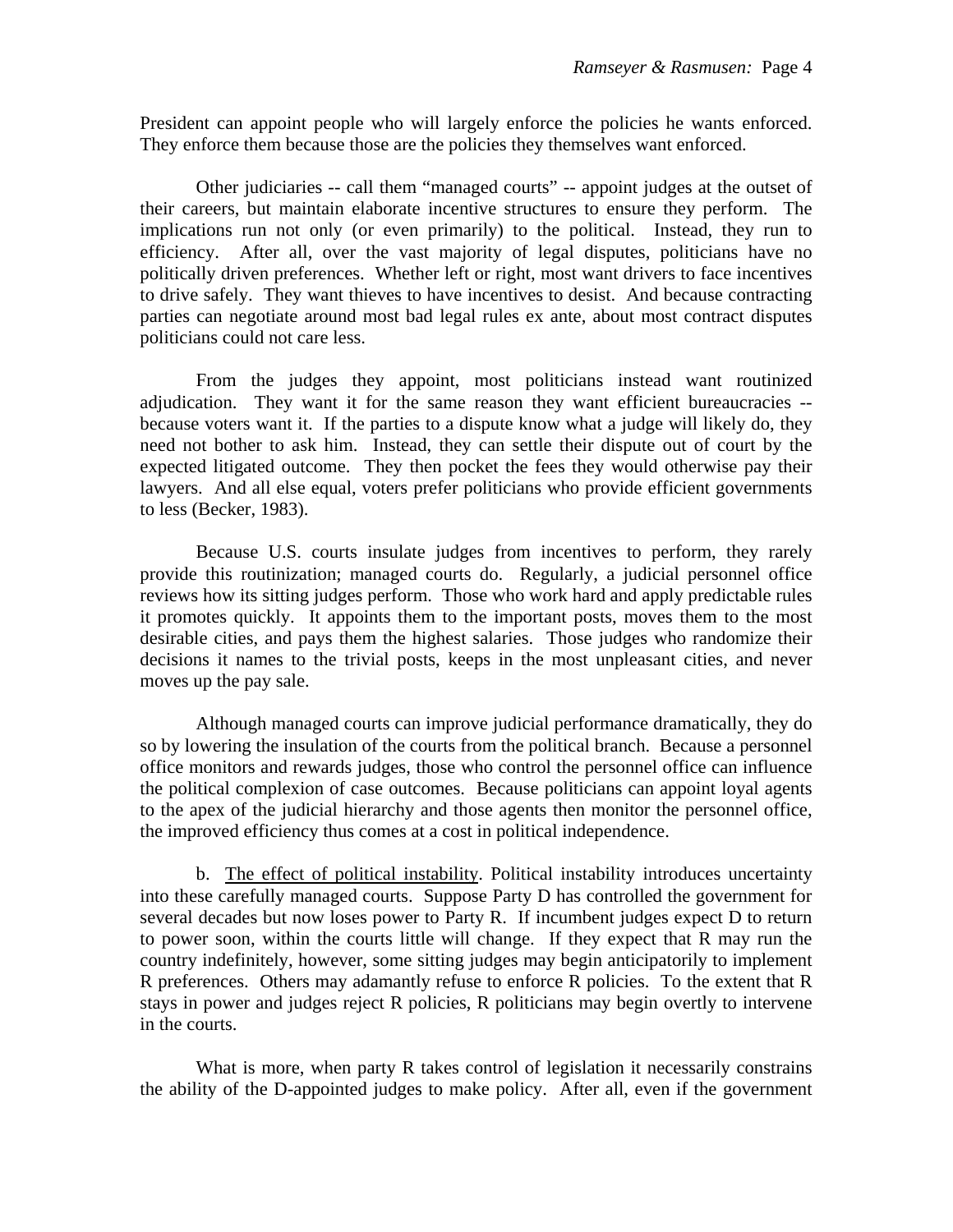does not intervene in judicial careers, R politicians can now repeal judicial policy by statute. Even if D-appointed judges need not fear career penalties for opposing R preferences, they will find themselves unable to make long-term policy.

 Parliamentary government magnifies these limits to judicial independence. The judicial discretion that divided government under a federal system augments, the parliamentary system constrains.<sup>2</sup> Necessarily, divided government impedes the ability of politicians to repeal judicial policy by statute. Depending on the institutional structure of the courts, it could also cabin their ability to manipulate judicial careers. Parliamentary government presents far fewer checks. The "power of the judiciary," Iaryczower, Spiller & Tommasi (2006: 699) explains, "is limited in parliamentary systems like those of Japan or Europe, where cabinet's control over the legislature limits the ability of the courts to innovate."

 Potentially, all this affects recruitment. Suppose, again, that party R replaces formerly dominant party D. Obviously, D-leaning potential jurists will find a judicial career less attractive than before. Although those with R preferences now might opt for such careers if they expected R to hold power long-term, the incumbent D appointees in the court's personnel office might bar them. Even absent such interference, R-leaning jurists might see R's long-term prospects as far from certain. If so, then those who joined the courts would be opting for a career potentially under a resurgent D party. What is more, if some R jurists did join the courts, then no matter which party controlled the government it would find itself saddled with noncompliant judges. To control them, it might then begin to intervene in judicial administration. Hence the conclusion: under political instability, judicial careers will become less attractive, fewer potential jurists will choose the courts, and (all else equal) the jurists with the highest opportunity costs (generally the most talented) will avoid the courts.

 All this also affects resignations from the judiciary. After all, the incumbent judges joined the courts under the D party. To the extent R stays in power, disproportionately they will serve under a government whose preferences they do not share. To the extent that R does not stay in power, they will potentially serve under unstable governments that (given the presence of noncompliant judges) intervene more overtly in the courts. Again, judicial careers will become less attractive than before, more judges will choose to resign, and (all else equal) the judges with the highest opportunity costs will be the first to resign.

 1.2. The Japanese managed judiciary. -- For most of the post-war decades, Japan maintained just such a managed judiciary.<sup>3</sup> It recruited young jurists immediately after graduation from the national law school, the Legal Research & Training Institute (LRTI).

 $\frac{1}{2}$ <sup>2</sup> See generally Iaryczower, Spiller & Tommasi (2006); Bergara, Richman & Spiller (2003); Eskridge (1991); Gely & Spiller (2000); Spiller & Gely (1992).

<sup>&</sup>lt;sup>3</sup> We detailed this system in a series of articles, which we then collected into Ramseyer  $\&$ Rasmusen (2003).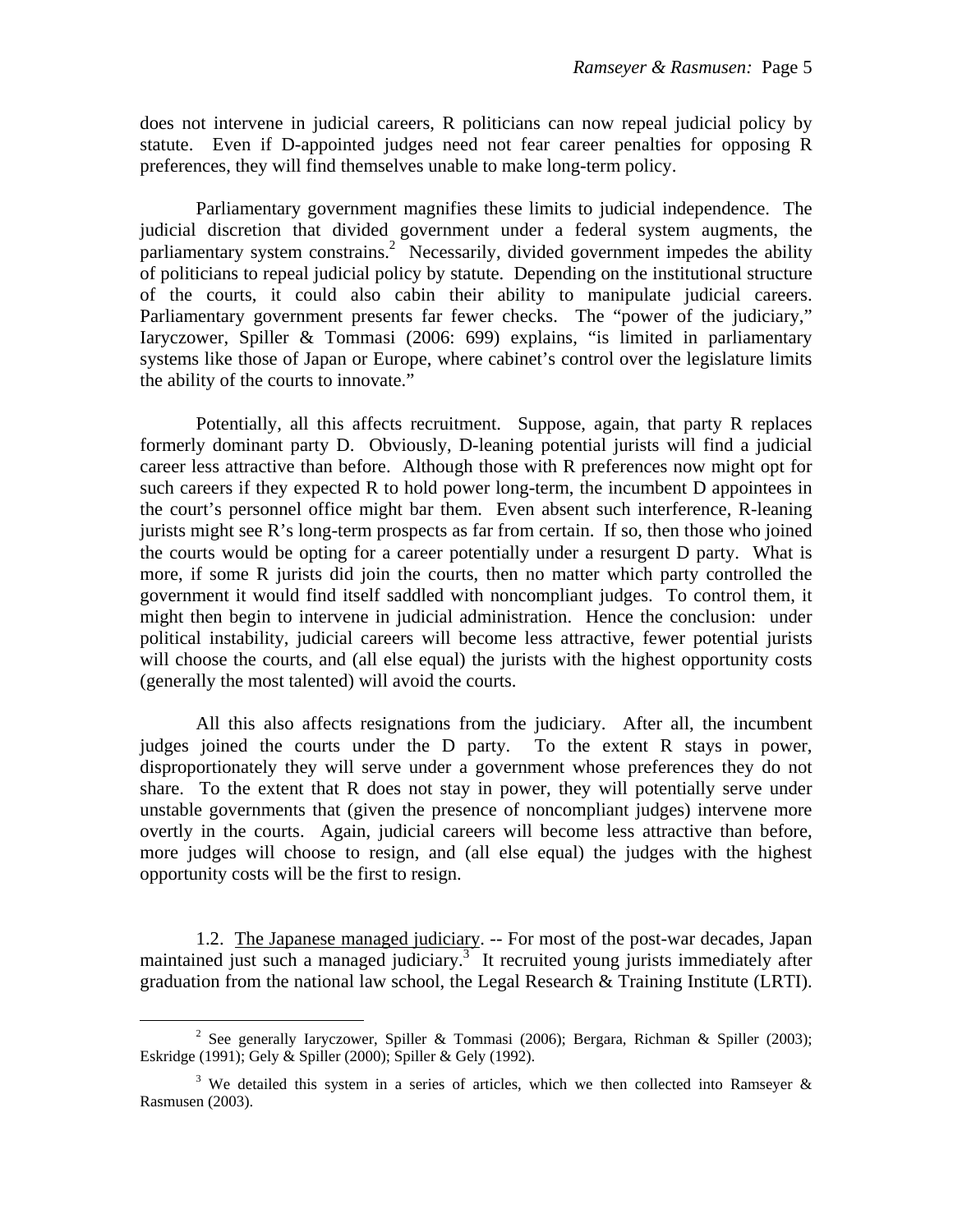Once appointed, those judges served a series of renewable ten year terms. At two- to three-year intervals, they rotated through a series of jobs: from city to city, from lower courts to the appellate bench, and from the bench to the administrative hierarchy. They faced mandatory retirement at age 65.

 Judges in the national personnel office, the Secretariat, determined job placements. They decided which judges would work in the most attractive cities, and which would hold the most prestigious posts. They decided which new LRTI graduates to hire, and which would climb the pay scale most quickly.

 These judges in the Secretariat answered to the Supreme Court Chief Justice, and the Prime Minister named the Chief Justice. Generally he appointed Supreme Court justices in their early 60s. All such justices faced mandatory retirement at 70.

 Generally, the Secretariat used its control over judicial careers to reward efficient performance -- to reward judges who decided cases expeditiously and predictably. Occasionally, however, it also used it to induce judges to implement the political preferences of the ruling Liberal Democratic Party (LDP). In the occasional politically charged case, if a judge tried to implement the preferences of out-of-power parties the Secretariat sometimes derailed his career. More generally, it favored the careers of rightleaning judges over the leftist. During the 1960s a large number of jurists associated with the communist-affiliated Young Jurist League joined the courts. Over the next few decades, the Secretariat imposed on them significant career penalties.

 1.3. Japan in 1993. -- After taking power in 1955, the LDP ruled continuously until 1993. $\frac{4}{1}$  By then, it faced a formidable range of problems. Having championed enormously expensive public-works for years, it had imposed a national sales tax that alienated a broad range of voters. Under pressure from the U.S., it had instituted trade and investment reforms that threatened key party constituents. With the end of the Cold War, its broadly capitalist constituency had begun to unravel. As rural Japanese continued to migrate to the cities, its agricultural base atrophied. When the public discovered several egregious cases of bribery, it lost several prominent leaders. And after a collapse in real estate and stock prices in 1990, the economy spiraled into recession.

Facing these crises, old enemies within the party decided to settle scores. Onetime Prime Ministerial candidate Ichiro Ozawa engineered a no-confidence vote, quit the LDP, and created a new party. In the ensuing election, all of his allies won re-election, but the LDP itself captured only a minority of seats. Several non-LDP parties then regrouped. They coalesced around renegade-LDP politician Morihiro Hosokawa, and threw the LDP out of power. Yet Hosokawa could not break free of Ozawa's influence, and the coalition that had thrust him into power soon unraveled. He himself governed only eight months, and his successor (another ex-LDP politician) lasted barely two.

 $\overline{\phantom{a}}$ <sup>4</sup> We describe this state of affairs in Ramseyer & Rasmusen (2006).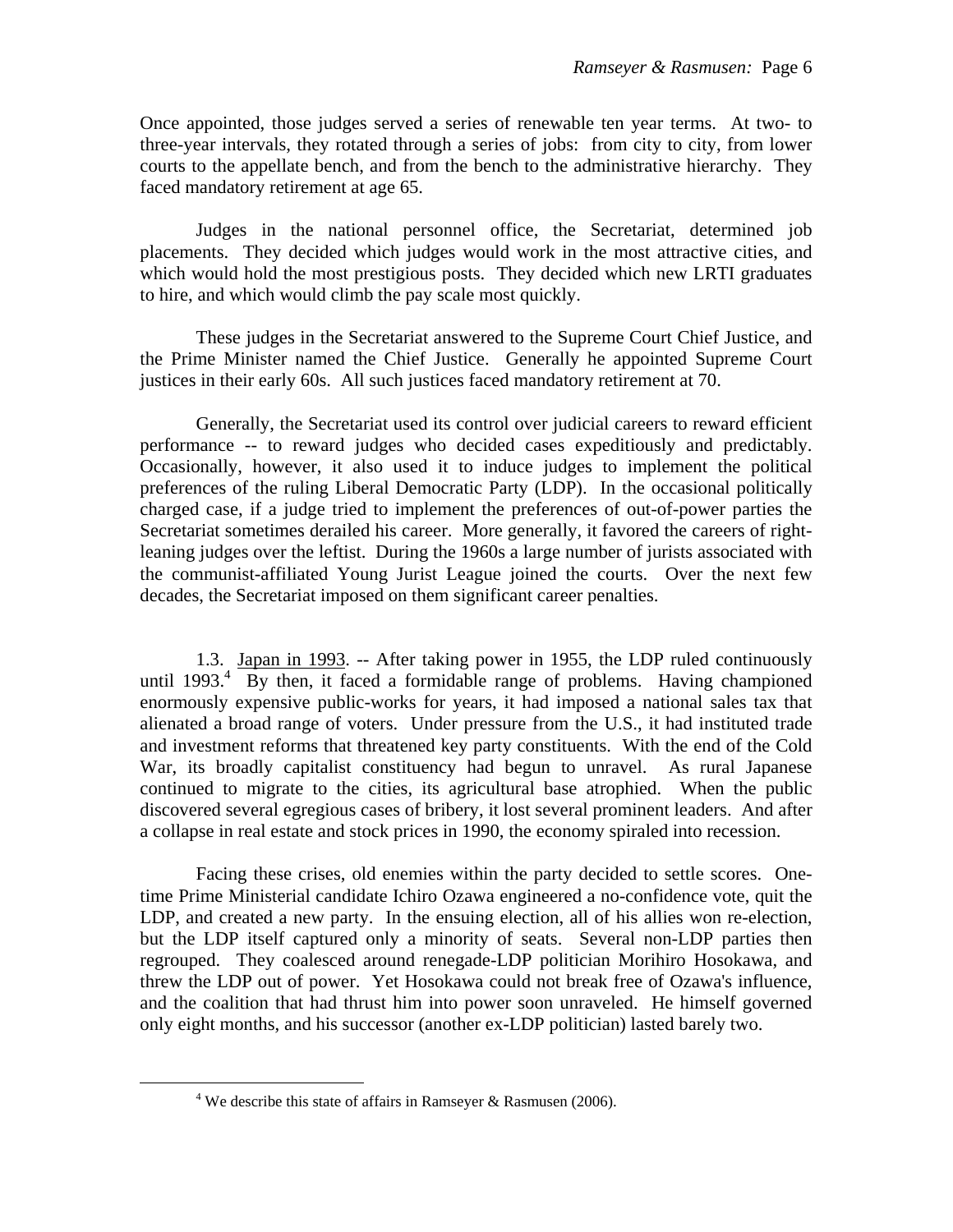Maneuvering through the chaos, the Socialists struck a deal with the LDP that catapulted their leader, Tomiichi Murayama, into the Prime Minister's office. It was their first return to power since the short-lived Socialist government of 1947. The return did not last. Like Hosokawa, Murayama labored under behind-the-scenes control from experienced LDP politicians. He implemented little if any of the traditional Socialist agenda, and in the 1996 election the LDP regained sole control of the government. It has held the Cabinet ever since, albeit with small coalition partners.

The turmoil had mixed effects on the courts. In Ramseyer & Rasmusen (2006), we find that even after 1993 the Secretariat continued to enforce the same (sometimes politically skewed) career incentives. Elsewhere, some observers do claim that the Secretariat blocked the appointment of leftist jurists (Nihon minshu, 2004: 10). Did recruitment suffer? Did resignations increase?

#### 2. Data and Theory

To examine whether Japanese courts found it harder to recruit and retain talented jurists after 1993, we compile data on both lawyers and judges. To hold constant the attractiveness of the two career tracks, we add as control variables the starting salary of judges and Japan's total trade (the most prestigious legal jobs, most likely to attract talented graduates, are with Tokyo's "international" law firms). As of 2004, the Japanese bar included about 21,000 lawyers. From the bar association directory (Horitsu, 2005), we randomly sample every  $8<sup>th</sup>$  member.<sup>5</sup> This generates a dataset of 1,605 lawyers who began their careers between 1971 and 2001. From the judicial directory,<sup>6</sup> we take every judge (not a sample) hired directly into the courts between 1971 and 2001. This yields a population of 2,502 judges.

 Because virtually all judges take their job immediately after the LRTI, we focus on the career choice that a jurist makes at the time he graduates from the Institute. The directory from which we obtain our judicial data stops collecting university affiliation with the LRTI class of 1997 and date of birth (from which we calculate the number of times a judge failed the LRTI exam) in 2001 -- hence the 2001 limit to the dataset (Nihon minshu, 2004). We augment the university data with an alumni directory, but even that coverage stops with the LRTI class of 1999 (Gakushikai, 1998). Thus, our data on the universities judges attended extends through 1999; our data on the number of times they failed the LRTI exam extends through 2001. The sizes of the datasets in the various regressions reflect these various constraints.<sup>7</sup>

<sup>5</sup> Because of lingering differences resulting from the U.S. occupation, we exclude lawyers in Okinawa from our sample. Also note that judges and other government lawyers are not listed in the directory.

 $<sup>6</sup>$  Nihon Minshu (2004). Although not an authorized publication, this is far more useful than any</sup> judicial directory published by the government. We describe and use earlier versions of this directory in Ramseyer & Rasmusen (2003).

<sup>&</sup>lt;sup>7</sup> Like the courts, the prosecutor's office also recruits LRTI graduates into its ranks. Unfortunately, we were unable to obtain data on those recruits.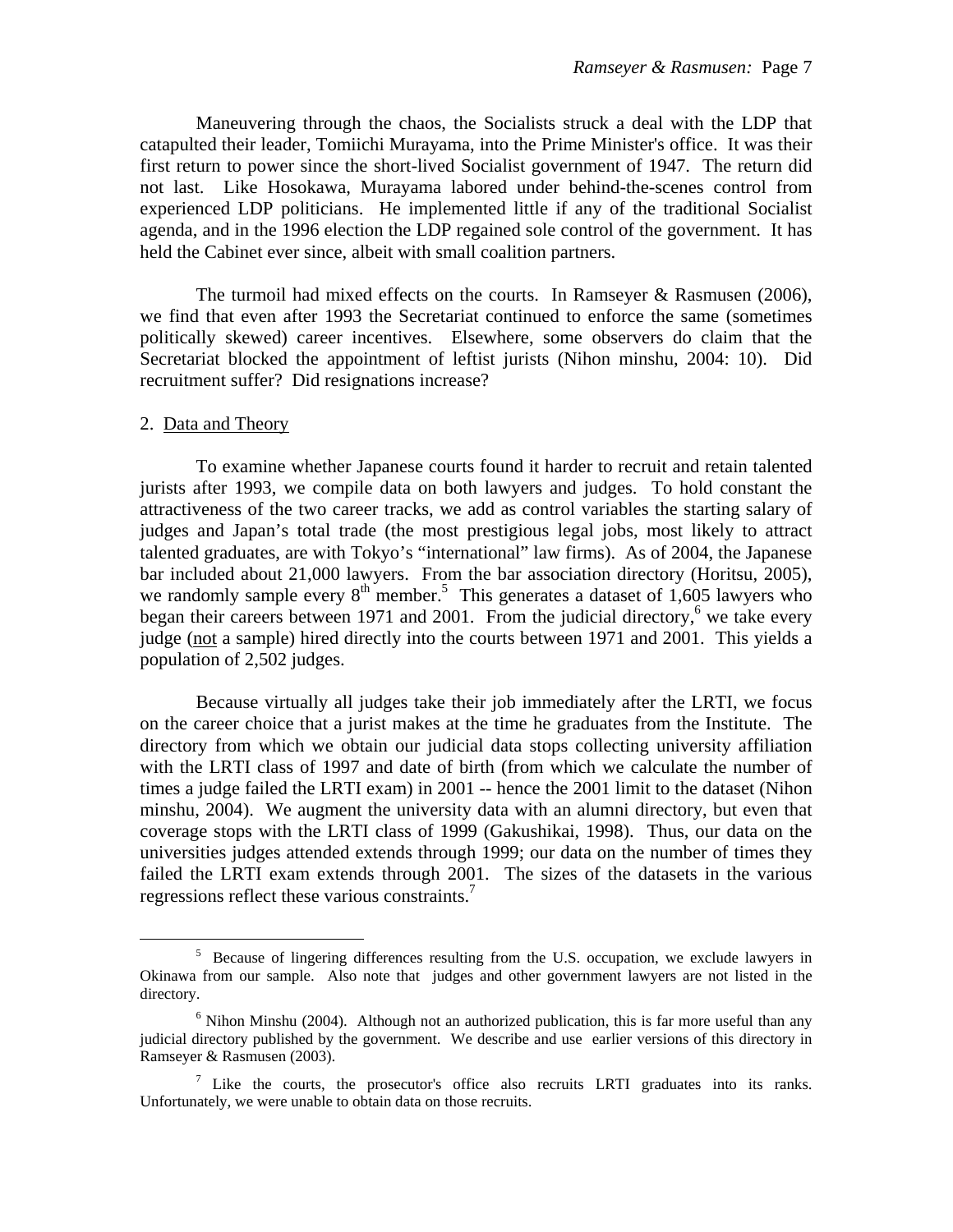With this data, we construct the following variables, summary statistics for which appear in Table 1.

[Insert Table 1 about here.]

**U Tokyo**: 1 if the jurist graduated from the University of Tokyo; 0 otherwise. The University of Tokyo has long maintained the premier law faculty. According to Nakazato, Ramseyer & Rasmusen (2006), University of Tokyo lawyers earn incomes at or near the very top of the bar; according to Ramseyer & Rasmusen (2003), University of Tokyo judges are among the most successful in the courts.

**U Kyoto**: 1 if the jurist graduated from the University of Kyoto; 0 otherwise. The University of Kyoto has traditionally maintained the second-most prestigious (but much smaller) law faculty.

**Flunks**: the number of times a jurist failed the bar-exam-equivalent. Whether to become a lawyer or to become a judge, one must attend the LRTI, but until 1991 the government limited admission to 500 a year. By 1998 it had increased the admits to 812 (the class would join the bar in 2000). Because of the brutal entrance examination, lawyers and judges typically failed the exam several times before passing. **Flunks** gives the number of times a lawyer or judge failed the exam, estimated (in most cases) from his birth year. According to Nakazato, Ramseyer & Rasmusen (2006), **Flunks** is strongly and negatively correlated with a lawyer's income; according to Ramseyer & Rasmusen (2003), it is also strongly and negatively correlated with a judge's performance in the courts.

Year: the year the lawyer or judge entered the profession.

**New Judges**: the total number of judges hired in a given year.

**Judiciary Size:** the total number of authorized judges.

**Post93:** in the recruitment regressions of Tables 2-4, this takes the value of 1 if the lawyer or judge entered the profession on or after 1993, and 0 otherwise; in the resignation regressions of Table 5, it takes the value of 1 if the judge retired from the courts on or after 1993.

**Judge Salary**: The monthly starting salary for a judge, in constant 10,000 yen, from the statutes passed near the end of most years.

**Total Trade**: Total imports and exports, in constant 10 trillion yen, from Somucho.

**Unemployment**: The national unemployment rate, in percent, from Somucho (various years).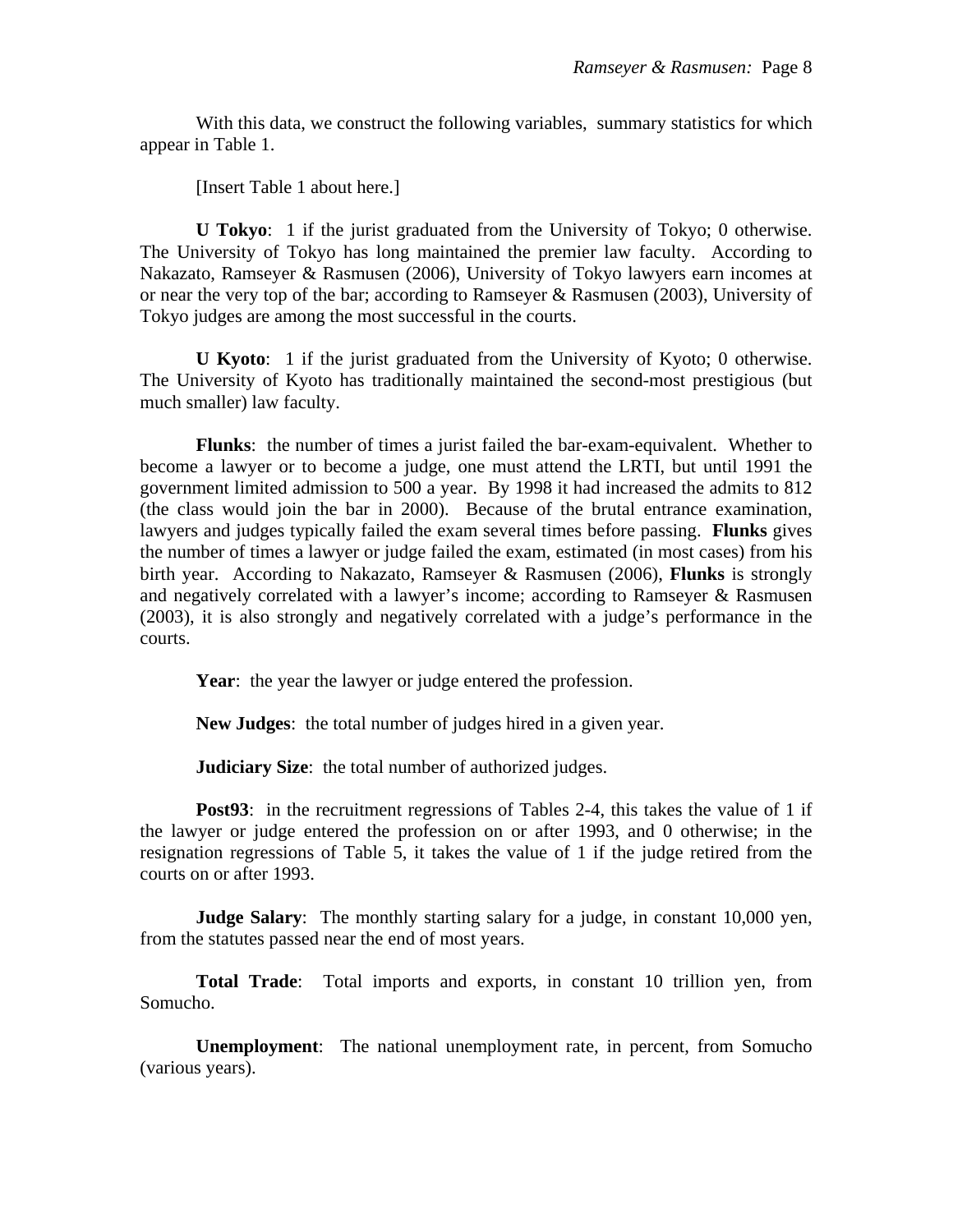**Per cap GDE:** Per capita gross domestic expenditure, in constant 10 billion yen, from Somucho (various years).

 **Litigation/Attorneys:** The number of new civil and administrative litigated case filings (including appeals; /1000), divided by the number of attorneys (missing years interpolated). We take the litigation figures from the *Annual Report of Judicial Statistics* (at www.courts.go.jp).



**Figure 1: Flunk Distributions for (a) Lawyers and (b) Judges** 

- - - - - - - - - - - - - - - - - - - - -

 Our theory is simple. Each graduate from LRTI could have utility from working as a judge, from working as a standard private attorney, or from working as an attorney at one of the prestigious Tokyo "international" law firms (international in the sense of working with foreign corporations as clients or clients' trade partners, not in the sense of being foreign-owned). This utility depends in part on the salary from serving as a judge, while the attractiveness of becoming an international law firm attorney depends on the demand for the services of international law firms. The utility of becoming a judge also depends on the individual tastes of the LRTI graduate, of course. In turn, these tastes include his political preferences -- whether he prefers the conservative and stable courts of pre-1993 or the instability of the courts post-1993, with their potential for increased judicial influence and their increased scope for liberal decisions. It is this last component of utility whose existence we will test for.

 Those graduates whose relative utility is highest from becoming a judge still have to be hired as judges. The judiciary will pick the best applicants from the pool. Thus, if fewer graduates wish to become judges, whether because of judicial salary levels, the attractiveness of the international law firms, or the political situation, the judiciary will have to pick less attractive applicants. We will observe this as fewer judges with Kyoto or Tokyo undergraduate degrees and with higher **Flunks** levels on the LRTI exam.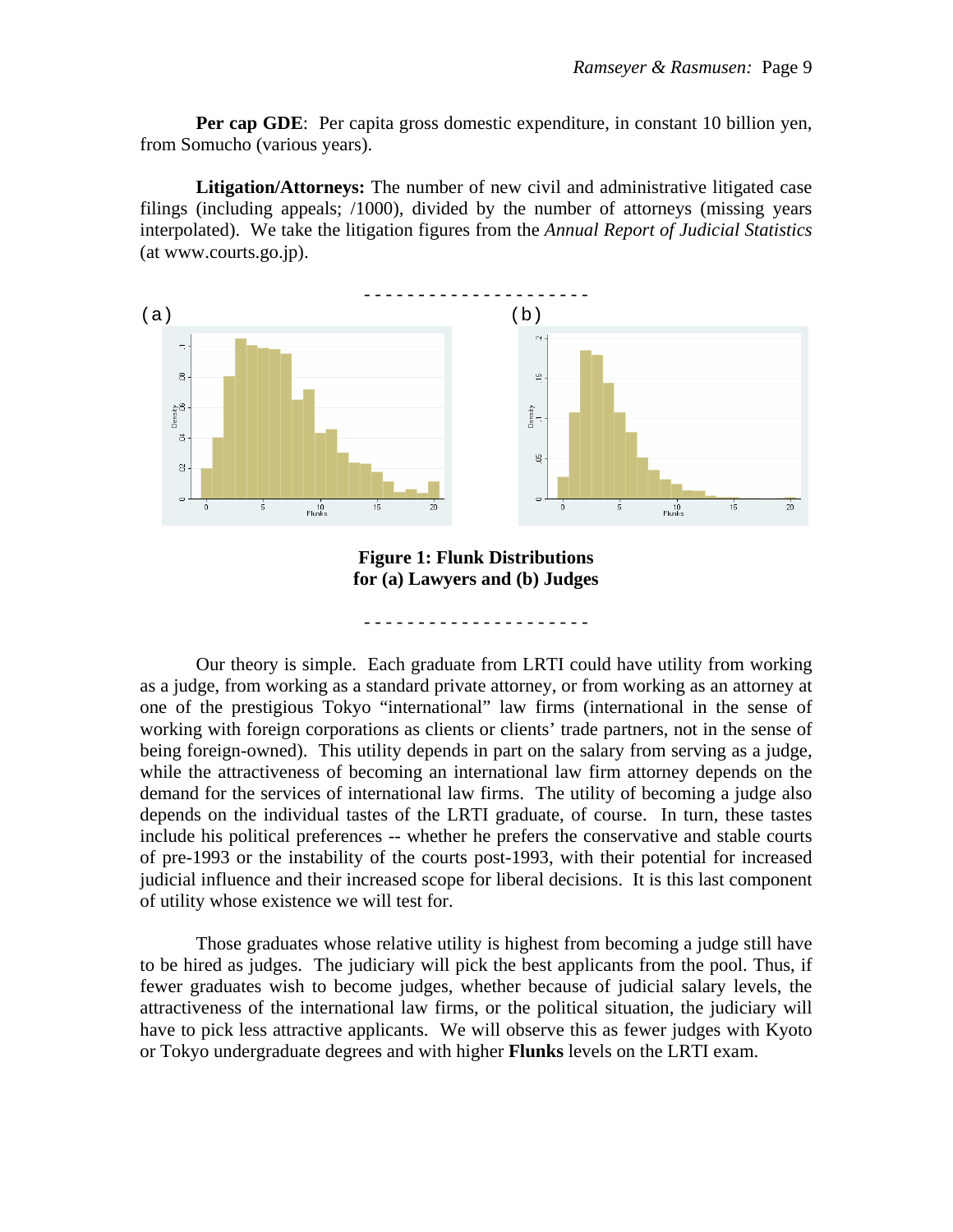In our recruitment regressions (Tables 2, 3 and 4), we will use probit, and a dependent variable equal to 1 if an LRTI graduate became a judge. For our independent variables, we use indices of his ability (as measured by college and **Flunks**), indices of the attractiveness of a job (measured by a judge's starting salary, and the amount of international law business proxied by the amount of international trade), and a dummy variable for whether the period is before 1993 or after.

 In our early resignation regressions, we test the effect of these considerations on incumbent judges. To the extent that a judge has utility from making policy, he will have the highest policy-related utility under the party whose preferences he shares. Disproportionately (albeit not exclusively), the judges hired before 1993 shared LDP preferences. Necessarily, their job would have generated lower levels of utility after 1993. If so, then after 1993 they should have resigned in larger numbers. Accordingly, in our regressions explaining resignations (Table 5), we use a Cox proportional hazard model, and define the "failure" event as a judge's resignation or retirement. As explanatory variables, we use measures analogous to those in our recruitment regressions.

#### 3. Results

 3.1. Basic recruitment results. –- By most anecdotal accounts, the courts disproportionately attract the most talented potential jurists. New judges -- as Figure 1 shows -- have failed the LRTI exam fewer times than lawyers. From 1971 to 2001, judges failed the exam a mean 4.14 times; lawyers failed it 6.7 times. From 1971 to 1999, 25 percent of the judges came from the preeminent University of Tokyo; 19 percent of the lawyers came from there.

 Yet the summary statistics in Table 1 suggest that the courts may have found it increasingly hard to recruit the best graduates after 1993. Before that year, about 26 percent of the court's recruits came from the University of Tokyo, and 9 percent from the second-ranked University of Kyoto. Thereafter, only 21 percent came from Tokyo and less than 1 percent from Kyoto. Concomitantly, the percent of Tokyo graduates among those who joined the bar as lawyers rose from 17 percent to 24 percent, and Kyoto graduates from 8 percent to 9. The change in LRTI passage is more ambiguous: before 1993 new judges failed the LRTI exam a mean 4.2 times but thereafter 4.03 times; before 1993 new lawyers failed it 6.93 times but thereafter  $6.18$ .<sup>8</sup>

 The probit regressions in Table 2 similarly suggest that the courts found it harder to recruit talented new judges after 1993. Consider several implications of specification (a), the basic regression on which we will focus. First, before 1993 the courts consistently attracted University of Tokyo graduates more strongly than did the bar. The marginal effect on **U Tokyo** is significantly positive. Attending the University of Tokyo increased the probability that a judge would join the courts by 3.3 percent. This is not a

 $\frac{1}{8}$ <sup>8</sup> The average size of the class of new judges did rise -- from 69 judges/class before 1993 to 88 thereafter. Note that the LRTI graduated two classes in 2000.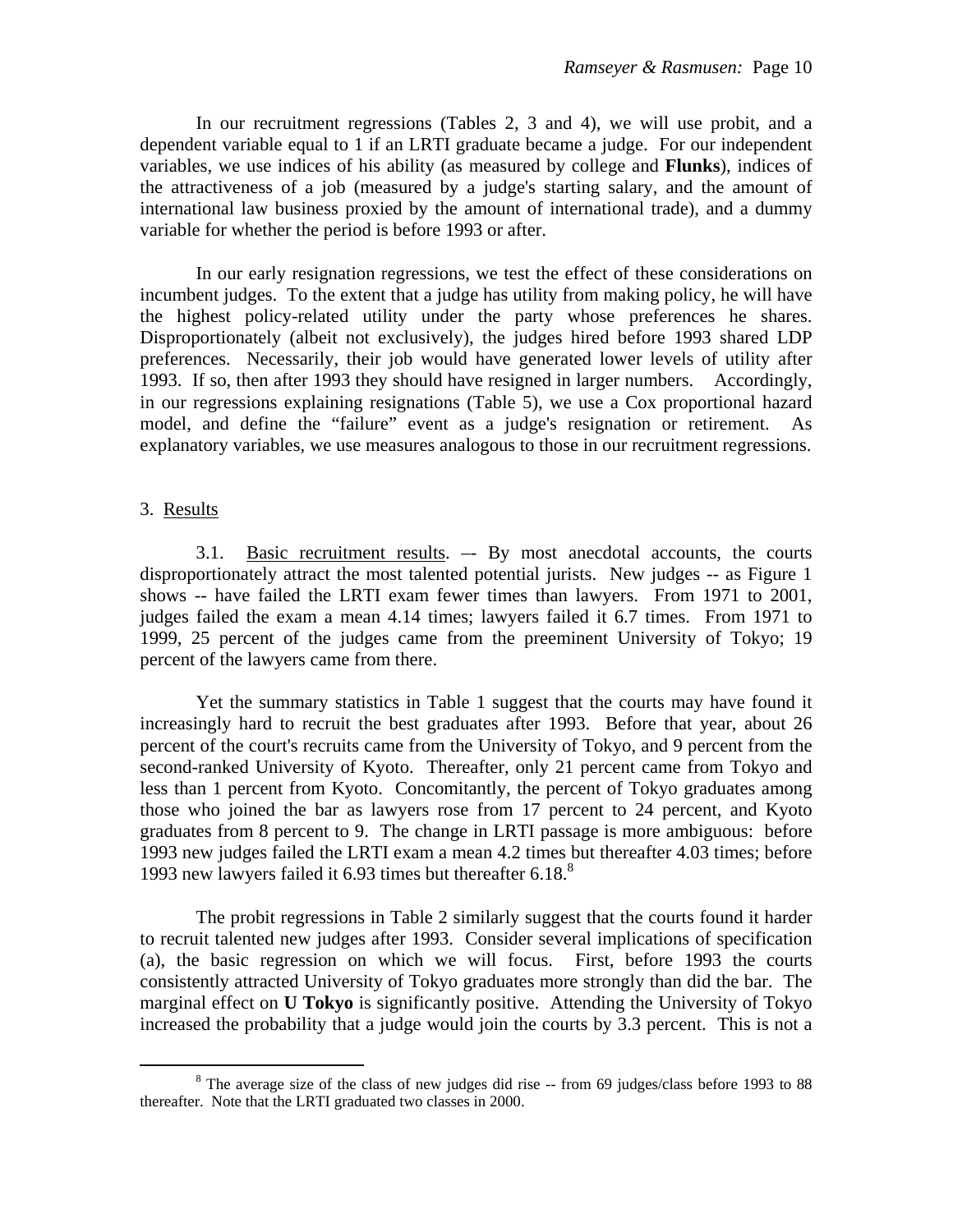small effect compared to the mean probability; of our population of some 12,840 lawyers and 2,502 judges, only 16.3 percent became judges.

 Second, before 1993, the courts attracted men and women who had passed the bar quickly. The marginal effect of **Flunks** is significantly (indeed, overwhelmingly) negative. Each year a potential jurist failed the exam reduced the probability that he would become a judge by 2.8 percent. Recall that we estimate the number of times a person failed the exam by calculating the age at which he passed. In fact, however, some people take the LRTI exam in order to switch careers in mid-life. We suspect that the observations with the highest Flunks scores often represent such mid-life career changers rather than multiple exam failures. Accordingly, we omit the 62 observations with Flunks scores above 15.

 Third, after 1993 the courts seem to have found it harder to recruit their preferred candidates. Neither University of Tokyo nor University of Kyoto graduates found the courts as attractive as before: the marginal effects on both interacted terms are significantly negative. In fact, the change was so great that after 1993 University of Tokyo graduates actually had 3.7 percent (3.3 minus 7.0 percent) lower probability of becoming a judge, other things equal. Attending the University of Kyoto, which had had no effect earlier, now lowered the probability of becoming a judge by 13.3 percent (though Table 1's summary statistics hint that the effect may have started before 1993).

 Plausibly, some of the court's difficulty in recruiting the most talented jurists after 1993 stem from the larger cohorts it apparently hoped to hire. Where the courts hired a mean 70 judges per year before 1993, thereafter it hired an average of 113 judges per year. Unless the talent pool increased, that would entail hiring judges who would not have been hired in earlier years. Specification (a) does include the variable **New Judges**, the size of the cohort of new judges. It is insignificant, telling us that the increase in size was too small to affect clearly the probability of becoming a judge. What about the average quality? In specification (b) we interact the number of judges the court hired in a given year with the proxies for judicial quality. The marginal effects on the university variables are insignificant. The marginal effect of the interaction term on **Flunks**, however, is significantly positive: the more judges the courts tried to hire, the higher the **Flunks** score they were forced to accept.

 Specification (c) takes a different approach to the problem of varying cohort size. Here we include all lawyers in the sample, but only those 50 judges with the lowest **Flunks** scores for each year. These are judges who presumably would have been hired in any of the various sizes of cohorts we observe; we are essentially throwing out the bottom of the larger classes in the 90's. Under this data constraint, the marginal effect on **Post93** interacted with University of Tokyo falls by over 50 percent. Much of the apparent difficulty the court faced in hiring the brightest judges seems to have resulted not from increased reluctance of the best young lawyers to join the courts, but from the desire to increase the number of judges hired each year

[Insert Table 2 about here.]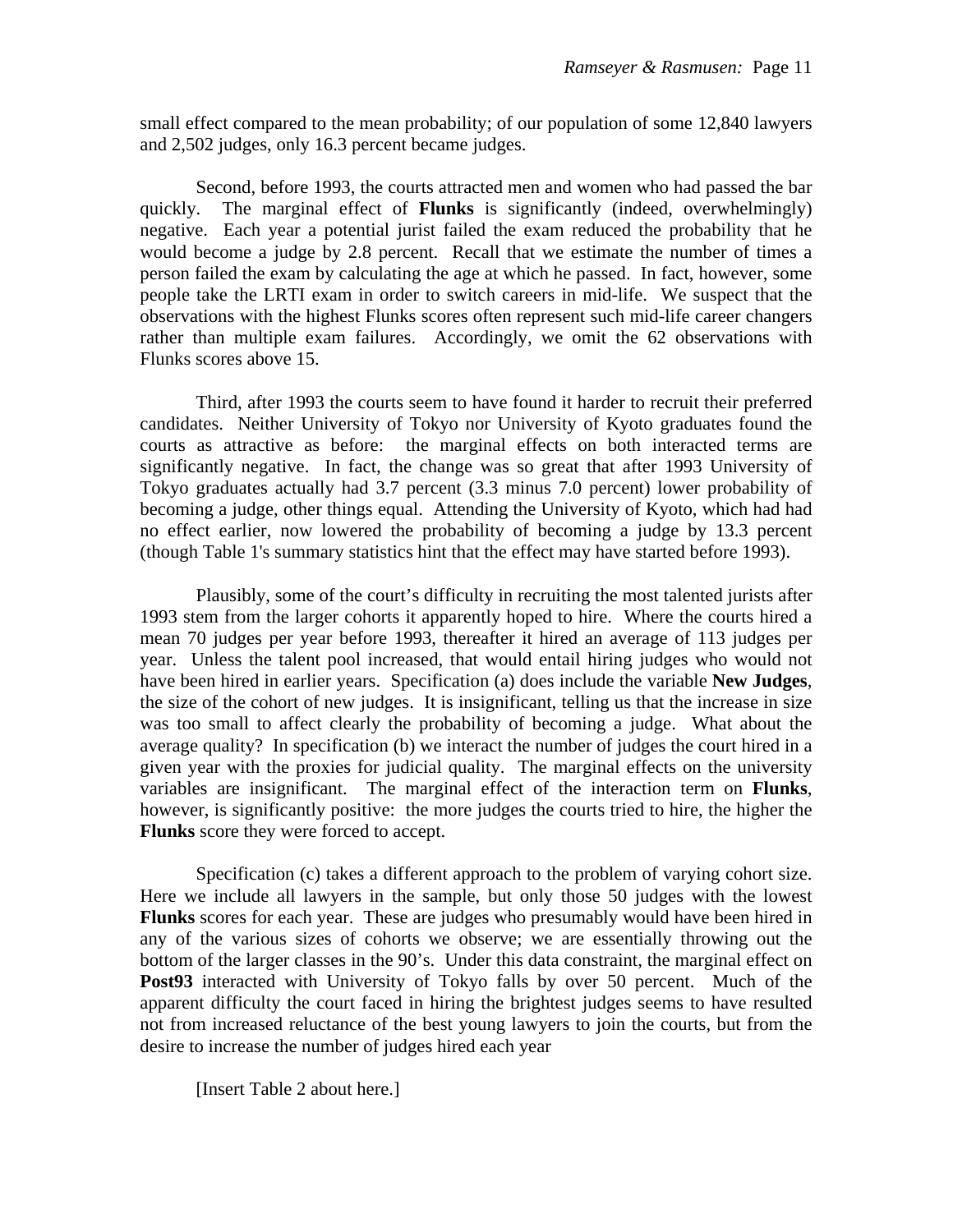Our economic control variables take the directions expected. All else equal, we would expect young jurists to opt for judicial careers when judicial pay is highest, and so we find: the marginal effect of **Judge Salary** is positive and significant, with an elasticity of  $0.86$  (=.025 $*21/0.61$ ) computed at the mean levels of the variables. Note, however, that if the government raises salaries in response to unmodelled taste changes that reduce the probability of becoming a judge, this control variable is endogenous. Because the most talented Tokyo lawyers work at the firms specializing in international trade, the courts should find it easiest to recruit talented jurists when international trade flows are low, and that is what we find: the marginal effect on **Total Trade** is negative and significant, with an elasticity of  $0.12$  (=-.010\*7.47/.61).

 3.2 Robustness checks. -- In Tables 3 and 4 we report a variety of robustness checks. These results largely confirm our findings above –- though, as we will see shortly, they do introduce some ambiguity. To facilitate comparison, we reproduce the basic Regression (a) from Table 2 as Regression (a) in each table.

 Table 3 looks at different ways of handling the **Flunks** variable, at the effect of adding additional but incomplete data, and at the effect of additional economic control variables.

 In Table 2, we dropped those jurists with **Flunks** scores above 15. Recall that we estimated this score from year of birth or college graduation. We doubt that many with scores above 10 actually failed the exam that often. Instead, most probably switched to the LRTI in mid-career to switch professions. In Reg. (b) of Table 3, we include these high **Flunks** observations. Almost nothing changes as a result.

[Insert Table 3 about here.]

 In Reg. (c) of Table 3 we also include the high **Flunks** observations, but we break the **Flunks** variable into four levels to check for nonlinear effects (the omitted variable is 15 < **Flunks** < 20). Before 1993, the marginal effect of **Flunks** fell from level to level - as the strongly negative marginal effect on **Flunks** implies. The interaction terms between the various **Flunks** levels and a dummy for the judge's entering year being after 1993 are all insignificant, showing that the political events of 1993 did not have differential effects on the tendency of lawyers with different **Flunks** levels to become judges.

 Our data on the **Flunks** score for judges continues to 2001 while data on their university affiliation stops at 1999. Because university affiliation was unavailable, our earlier regressions used data only through 1999. To exploit our data through 2001, in Reg. (d) we drop the university variables while adding the 383 post-93 observations. The uninteracted **Flunks** variable remains strongly negative, with a coefficient almost identical to before, but now there is a significant positive effect after 1993. In an unreported regression that dropped the university variables but only included data up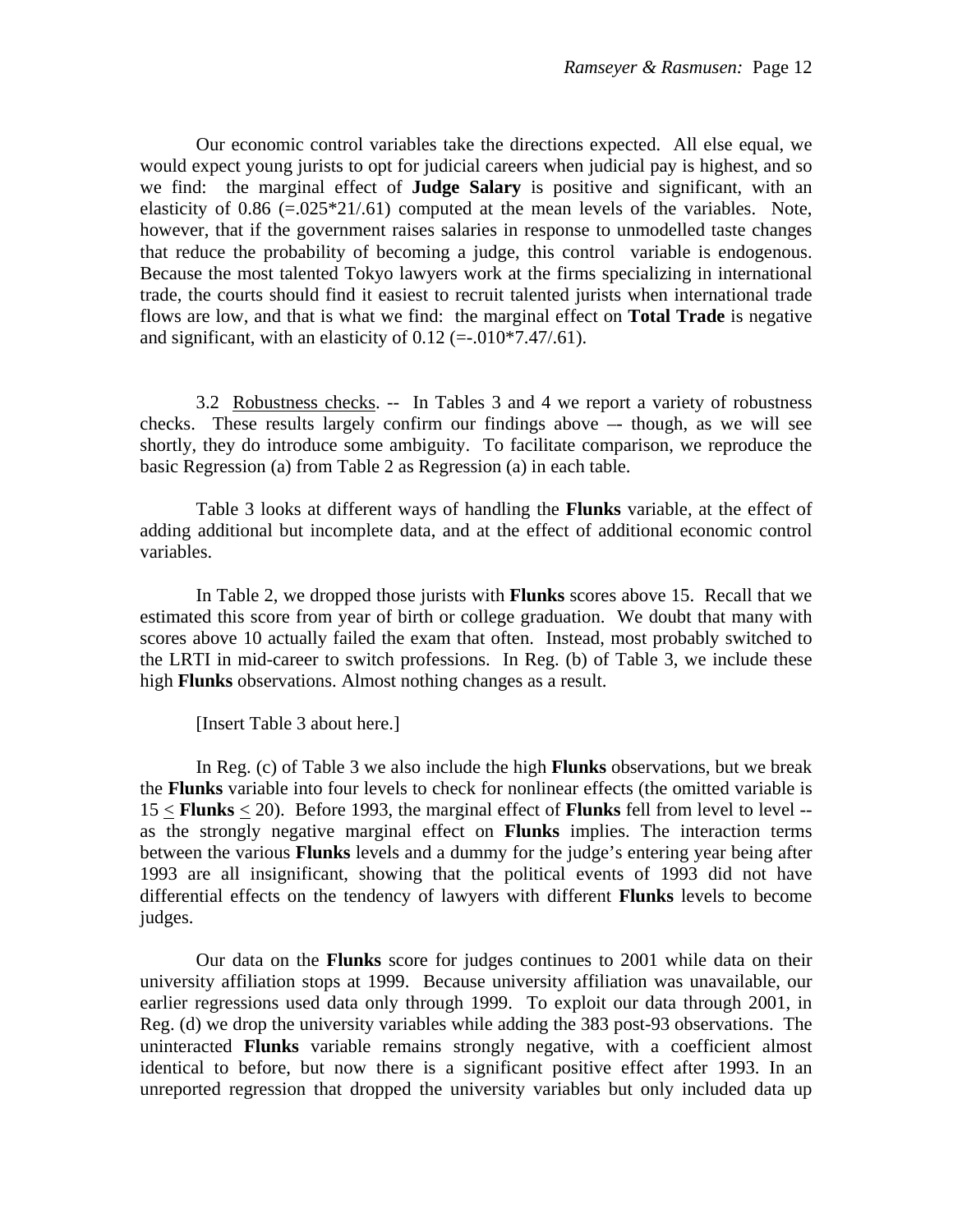through 1999, that same post-93 effect appears. This suggests that the increase in the marginal effect of the interacted **Flunks** in Reg. (d) derives from our dropping the university variables rather than from adding the classes of 2000 and 2001.

 Finally, regression (e) of Table 3 adds two new macroeconomic variables to our basic specification: **Gross Domestic Expenditure per Capita** and the **Unemployment** rate, as measures of economic well-being and the business cycle. It is not clear what effect we might expect these to have on someone's tendency to become a judge, but we include them to check on the robustness of our earlier results. Both new variables come in significant, but they have very little effect on the results from our basic regression; the same variables are statistically significant as before, and the marginal effects remain almost the same.

[Insert Table 4 about here.]

 Table 4 tests another dimension of robustness: the effect of time. The effect of time is, of course, the central question of this paper, so we wish to explore its effect carefully. As before, regression (a) is the same as our basic regression (a) of Table 2.

 In Reg. (b) of Table 4 we substitute year dummies (coefficients unreported) for the **Post-93** dummy used in the other regressions. The effect of **Judicial Salary** increases, but otherwise the coefficients remain unchanged, except that **New Judges** must be dropped because of collinearity.

 In Reg. (c), we use a time trend (the year the jurist left LRTI) instead of time dummies and interact the university variables and **Flunks** with it. The results on the uninteracted variables once again indicate that the University of Tokyo and Kyoto graduates were more reluctant to become judges after 1993. The time trend interacted with **UTokyo** is insignificant, but it is significant and negative for **UKyoto**, further evidence that more than political change was causing Kyoto graduates to disfavor the judiciary over time.

 In Regressions (d) and (e) of Table 4 we experiment with alternatives to 1993 as cutoff years. Because the LDP lost power in 1993, in Table 2 we set the break at that year. Using 1991 or 1995 makes little difference, though this is not very informative, since in all three cases most of the estimation in the regression is coming from a comparison between years before 1991 and years after 1995.

#### 4. Retirements

 Thus far we have concentrated on whether fewer talented young graduates of LRTI chose to become judges after the political events of 1993. For those who had joined in the 1980's and earlier, however, it was not too late to switch. As Figure 2 shows, some judges did resign before the mandatory retirement age of 65. In fact, most of those who resigned were quite young, in their 30's (judges hired in the early 1970s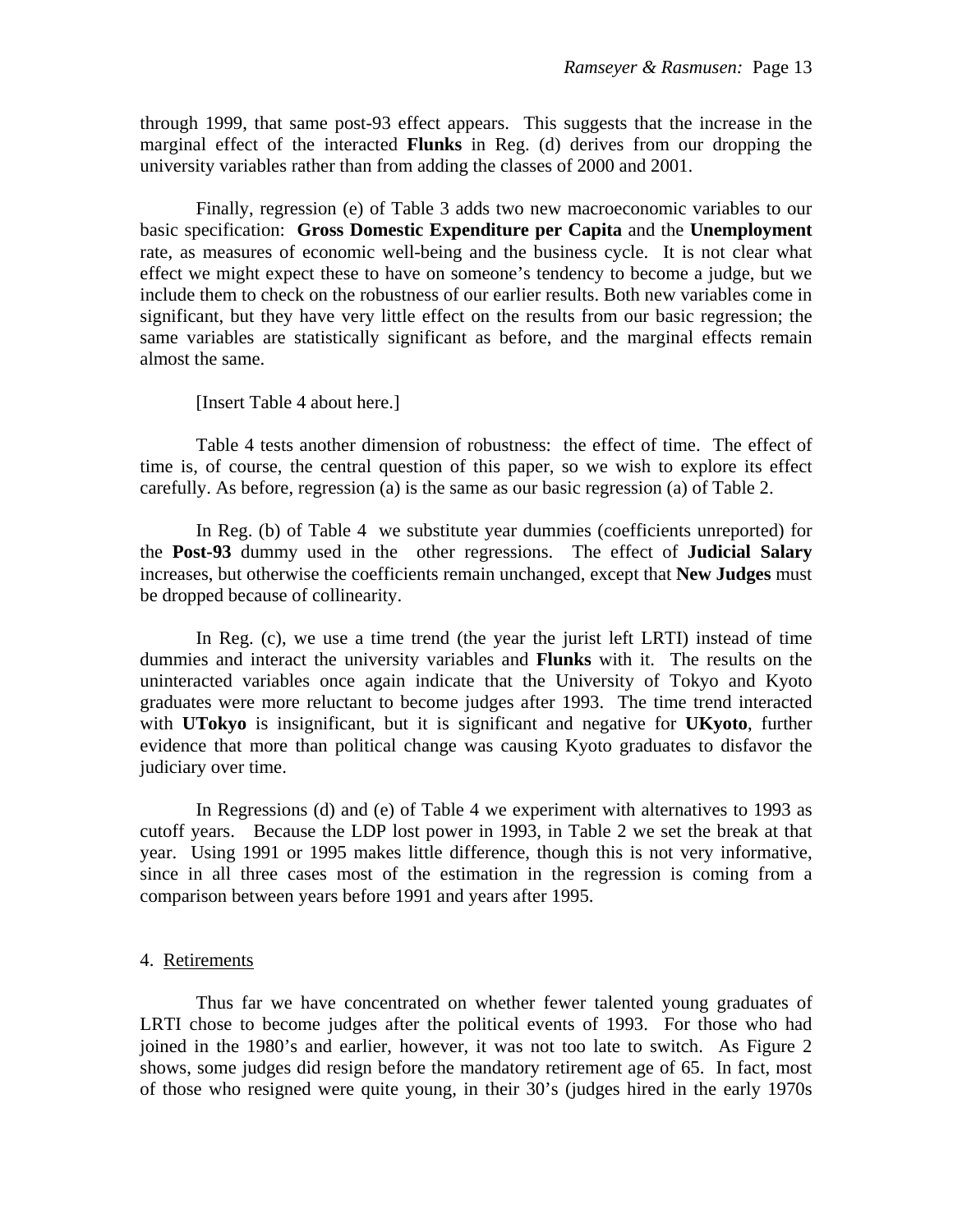were only starting to reach retirement age in the late 1990s). Moreover, it seems that early resignation started not in 1993, but shortly before, in the late 1980's.





- - - - - - - - - - - - -

Does the fact that the early resignations started some five years before 1993 indicate that these young judges were particularly prescient about political events? That is highly unlikely; the LDP's 1993 loss was unforeseen, as was the real estate and stock market crash that initiated the 90's slump that contributed so much to the LDP's fall. Rather, this is a clear case where multiple regression could be helpful. During the late 80's boom, resigning and becoming a private lawyer was financially more attractive than ever before. In the succeeding bust it was not, but political changes may have made resignation attractive for some judges. The fact that resignations continued well after the boom was over suggests that the post-1993 political instability indeed made a difference.

To try to untangle these effects, we use the estimation method of Cox's proportional hazard model. Ordinary regression methods are unsuitable because we would not expect time till resignation necessarily to be normally distributed -- both because many judges do not resign early, and because our data is censored (our sample ends before most of the judges have resigned either early or at the normal age). Cox's method is to estimate the hazard rate instead: the probability that a judge resigns in a year given that he has stayed in the judiciary that long already. We assume that a judge's hazard rate equals a baseline hazard rate, similar to a constant, times an exponential term that measures the effect of variables such as his **Flunks** score and whether the year is after 1993.

Hazard rate(judge i in year t) = (Baseline hazard rate)exp( $b_1$ \*Flunks +  $b_2$ \*Post93+...)

This equation can be rewritten as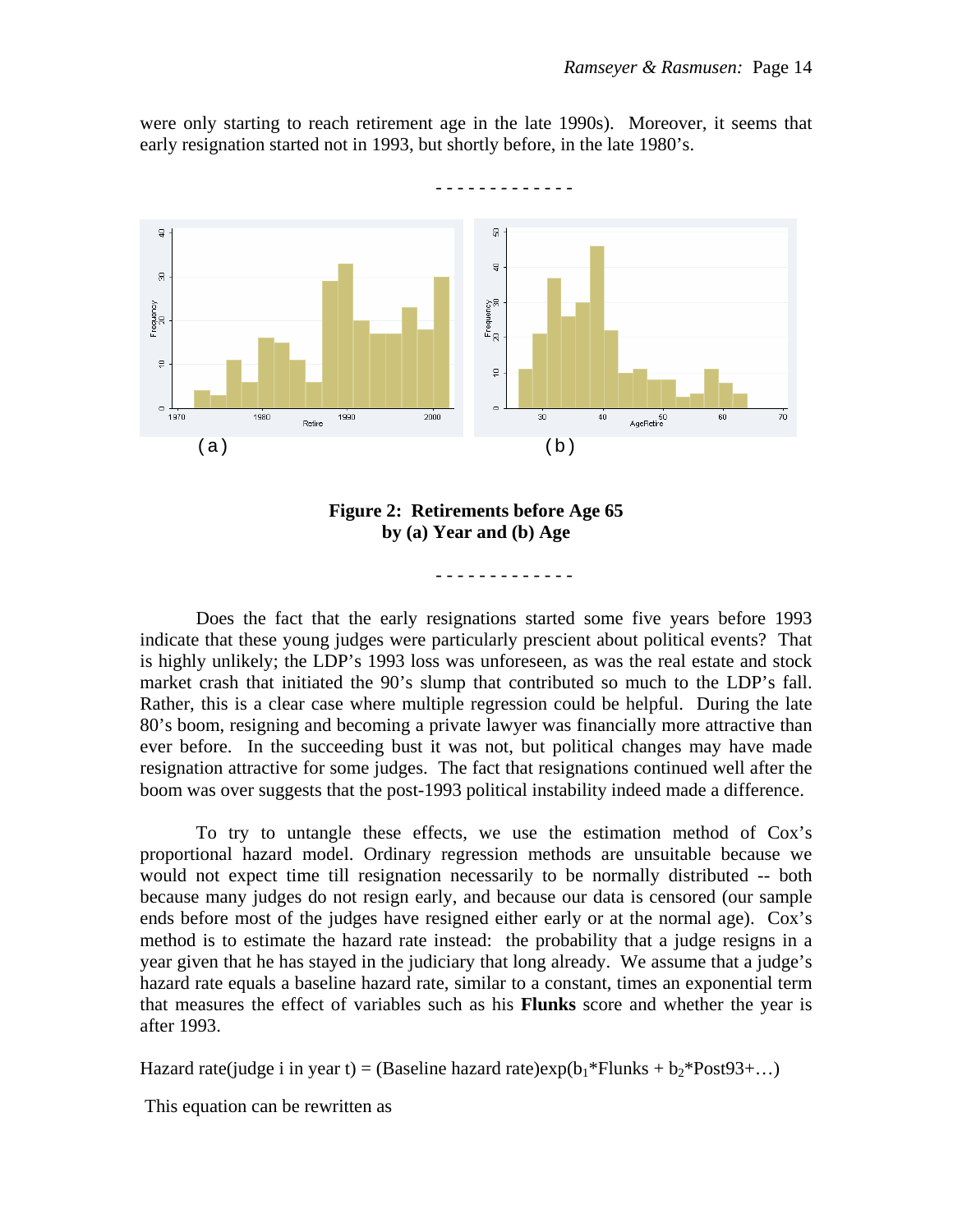Log(HR(judge i in year t)/ (Baseline HR)) =  $b_1$ \*Flunks +  $b_2$ \*Post93+...

This log ratio can straightforwardly be regressed on the x variables. The unit of observation is one year for one judge who has not yet resigned, and what we are estimating is how his probability of resigning in that year depends on the various independent variables shown in Table 5. A hazard rate greater than 1 is analogous to a positive regression coefficient; a rate less than 1 is analogous to a negative coefficient.

[Insert Table 5 about here.]

Regression (a) is included to illustrate the danger of comparing resignations before 1993 to those after 1993 without including control variables. It seems to show that resignations fell significantly after 1993. So they did, we know from Table 2, and the result is not unpalatable in theory; we could explain that judges like political instability because of the opportunity it gives them to make policy instead of elected officials.

But regression (a) fails to include two key variables, **Judiciary Size** and **Cases per Attorney**. **Judiciary Size**, is a measure of the opportunities for promotion available in the judiciary. If there are more judges, there are more attractive positions for senior judges. And if the courts have grown since they joined, incumbent judges should find it more attractive to stay. Regression (b) in Table 5 adds **Judiciary Size,** which has a highly significant negative effect on resignations. Moreover, **Post93** remains highly significant but switches directions -— conditioning on the increase in the judiciary in the 90's, resignations rise rather than fall.

 Regression (c) of Table 5 is the most complete specification, adding **Cases per Attorney** as a measure of the demand for private attorneys. This variable has a significant positive effect on resignations, as we might expect. The effect of **Judiciary Size** is almost identical to what it was in regression (b), and **Post93** remains positive, sizeable (a hazard ratio of 2.96, though this magnitude is hard to evaluate without taking the interaction variables into account as well) and highly significant. Judges were more likely to resign after 1993, other things equal. We cannot reject the null hypothesis that talented and untalented judges resigned in equal proportions, however, since the hazard ratios for the talent variables interacted with **Post93** are uniformly insignificant.

Note too that **Flunks** is highly significant, with a high hazard ratio. The hazard ratio for **Flunks** of 5.652 ( $=\exp(b1)$  in the equation above) means that an increase of one in **Flunks** multiplies the baseline hazard rate by 5.652. Independent of time, less talented judges are more likely to bail out early.<sup>9</sup> The regression also confirms what the figures told us: that it is the youngish judges who are most likely to resign.<sup>10</sup>

 $\frac{1}{9}$ <sup>9</sup> From other research, we know that these are the judges who will have the least successful careers in the courts. See Ramseyer & Rasmusen (2003). We also know that -- outside of Tokyo -- attorneys with high Flunks scores are not significantly less successful than those with lower scores. See Nakazato, Ramseyer & Rasmusen (2006).

 $10$  Anecdotally, some observers suggest that judges who have spent long decades in the highly bureaucratic judiciary find it harder to succeed in the entrepreneurial world of private practice.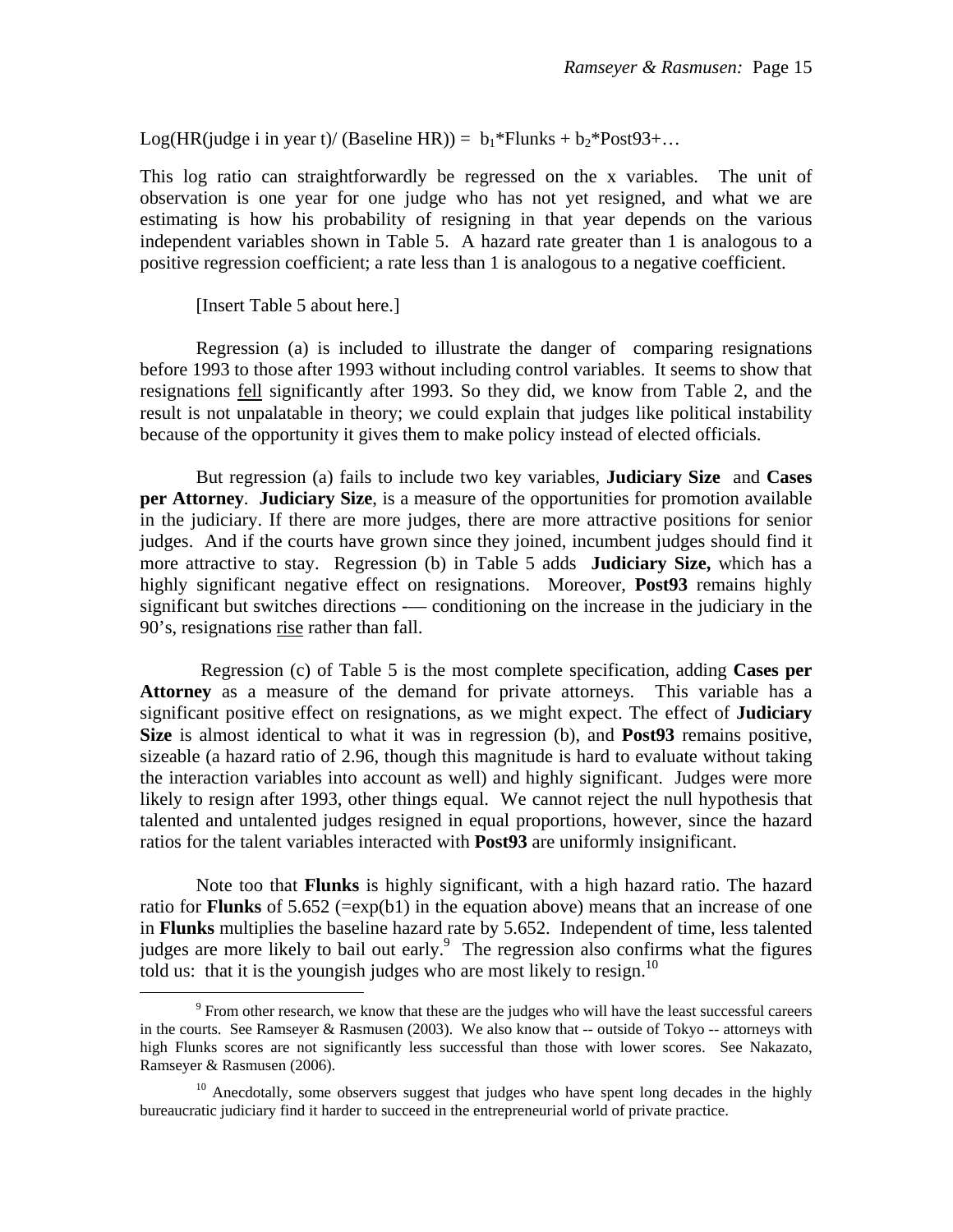### 5. Conclusions

 Because of the potential for political bias, jurists sympathetic to the ruling party should disproportionately self-select into judicial careers. During political turmoil, they will find such careers less attractive, and incumbent judges may block the courts from hiring heterodox jurists who might otherwise choose to join the courts. As a result, recruitment into managed courts should suffer.

 Japan has long maintained a managed judiciary, and during the years after 1993 experienced prolonged political turmoil. We assembled data on lawyers and judges who entered the profession before and after 1993 to test whether the Japanese courts experienced problems in recruiting and resignations after that year. We find evidence mildly supporting the proposition that they did.

 The picture displayed by resignations is somewhat different from what we saw with new hires, however. Resignations clearly increase after 1993, but the rate of resignation is independent of talent. In the case of new hires, on the other hand, we found that the judiciary had become less attractive to graduates of elite universities.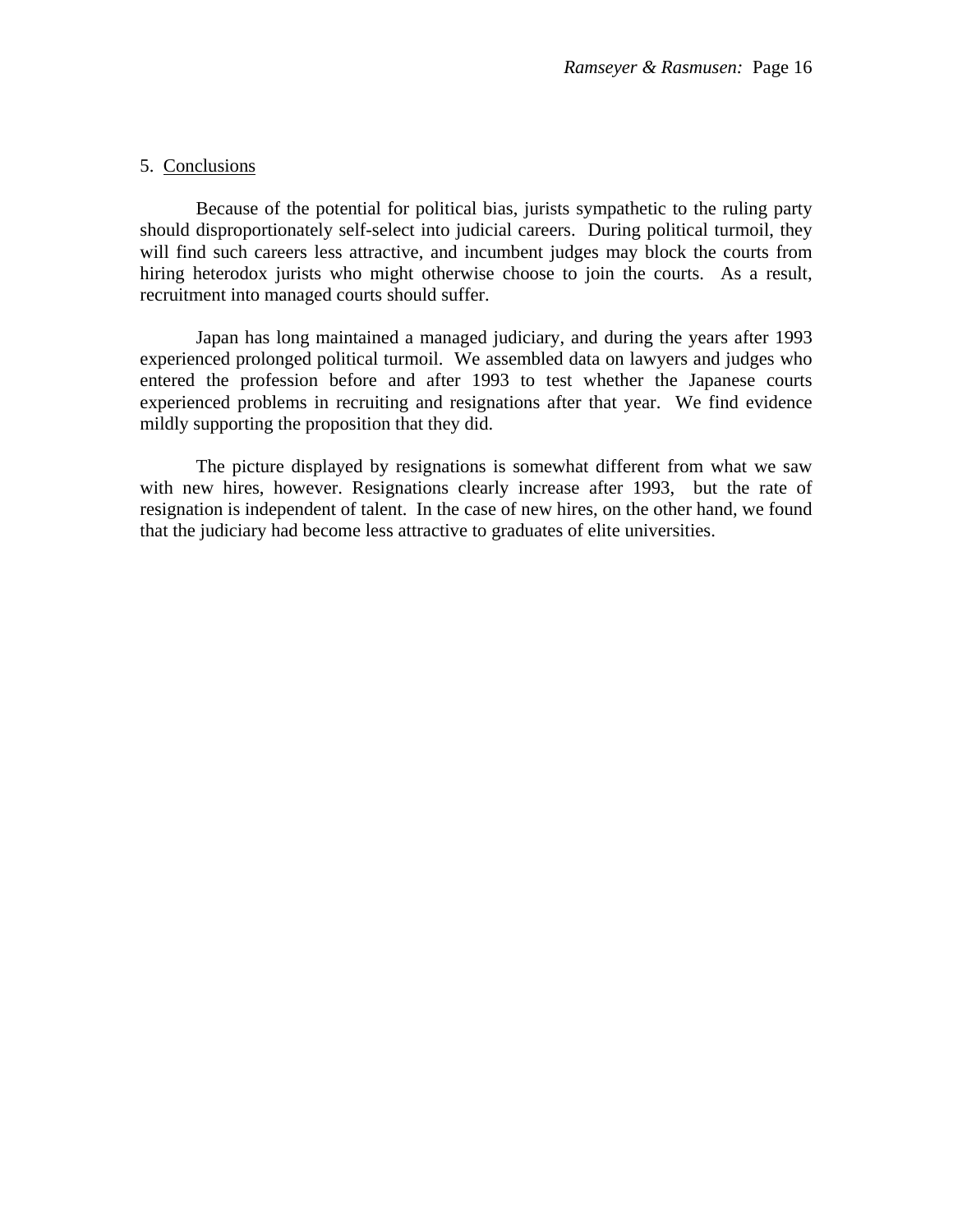#### **References:**

- Bergara, Mario, Barak Richman, & Pablo T. Spiller. 2003. Modeling Supreme Court Strategic Decision Making: The Congressional Constraint, *Legislative Studies Quarterly*, 28: 247-80.
- Eskridge, William N., Jr. 1991. Overriding Supreme Court Statutory Interpretation Decisions, *Yale Law Journal*, 101: 825-41.
- Gakushikai. 1998. *Kaiin shimei roku [Names of Members*]. Tokyo: Gakushi kai (alumni directory of the seven former imperial universities).
- Gely, Rafael & Pablo T. Spiller. 1990. A Rational Choice Theory of Supreme Court Statutory Decisions with Applications to the State Farm and Grove City Cases, *Journal of Law, Economics, and Organization*, 6: 263-300.
- Haley, John O. 2004. Book Review. *Journal of Japanese Studies*, 30: 235.
- Haley, John O. 2005. The Japanese Judiciary: Maintaining Integrity, Autonomy, and the Public Trust (Washington University St. Louis School of Law Faculty Working Paper Series, No. 05-10-01) www.ssrn.com/abstract=821466.
- Horitsu shimbunsha, ed. 2005. *Zenkoku bengoshi taikan [National Survey of Lawyers]*. Tokyo: Horitsu shimbun sha, 2005.
- Iaryczower, Matias, Pablo T. Spiller, & Mariano Tommasi. 2006. Judicial Independence in Unstable Environments, Argentina 1935-1998, *American Journal of Political Science*, 46: 699-716.
- Manski; Charles F. & Steven R. Lerman 1977. The Estimation of Choice Probabilities from Choice Based Samples, *Econometrica*, 45,8: (November 1977).
- Nakazato, Minoru, J. Mark Ramseyer, & Eric B. Rasmusen. 2006. The Industrial Organization of the Japanese Bar: Levels and Determinants of Attorney Income, John M. Olin Program in Law & Economics Working Paper 559.
- Nihon minshu horitsuka kyokai, ed. 2004. *Zen saibankan keireki soran dai 4 ban [Overview of Careers of All Japanese Judges*, 4th ed. Tokyo: Konin sha.
- Ramseyer, J. Mark, & Eric B. Rasmusen. 2003. *Measuring Judicial Independence: The Political Economy of Judging in Japan.* Chicago: University of Chicago Press.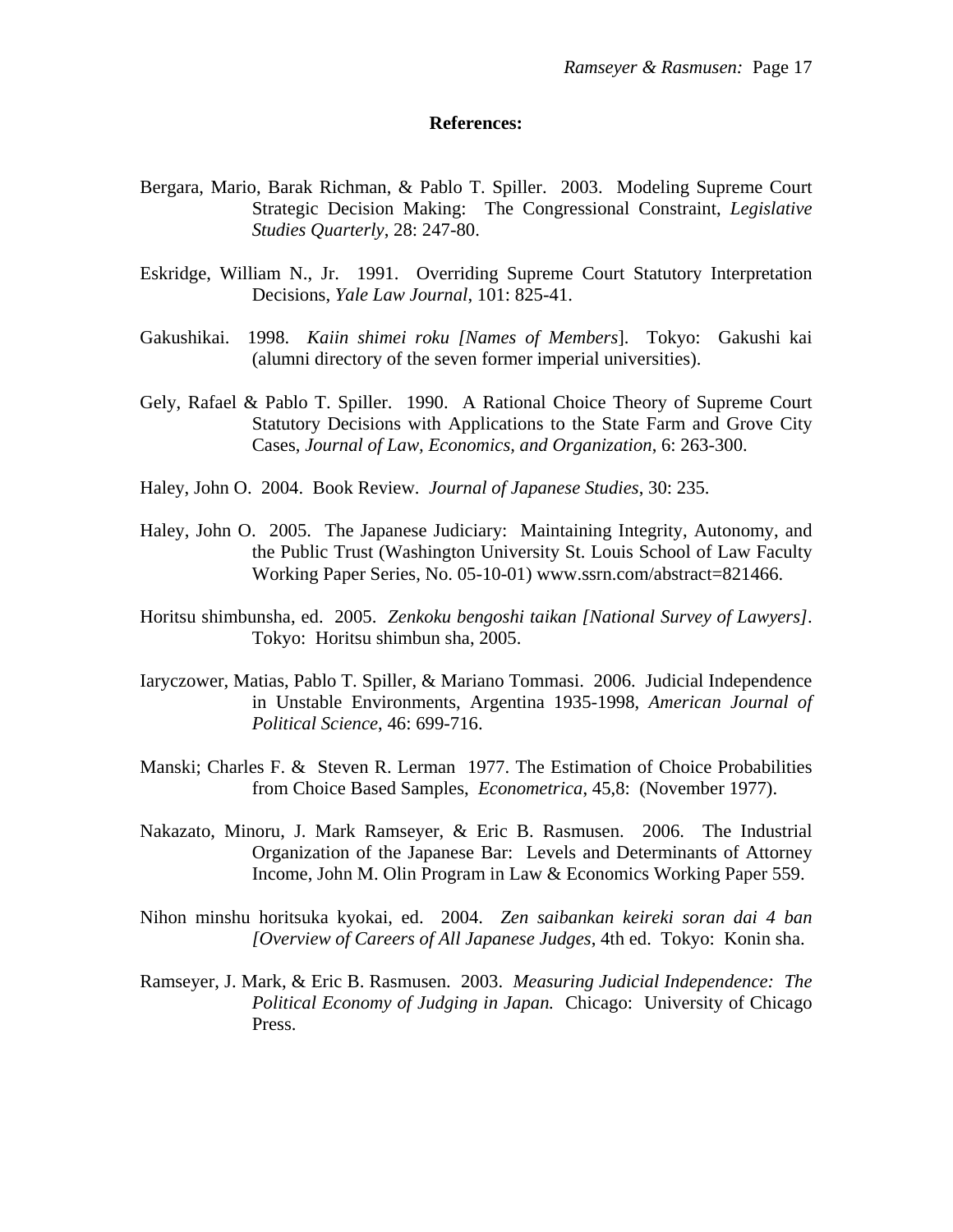- Ramseyer, J. Mark, & Eric B. Rasmusen. 2006. The Case for Managed Judges: Learning from Japan after the Political Upheaval of 1993, *U. Penn. L. Rev.*, 154: 1879.
- Ramseyer, J. Mark, & Frances McCall Rosenbluth, 1993. *Japan's Political Marketplace*. Cambridge: Harvard University Press.
- Somucho, ed. Various years. *Nihon tokei nempo [Japan Statistical Yearbook]*. Tokyo: Nihon tokei kyokai.
- Spiller, Pablo T., & Rafael Gely. 1992. Congressional Control or Judicial Independence: The Determinants of U.S. Supreme Court Labor-Relations Decisions, *Journal of Law, Economics and Organization*, 8: 8-46.
- Upham, Frank K. 2005. Political Lackeys or Faithful Public Servants: Two Views of the Japanese Judiciary, *Law & Social Inquiry*, 30: 421.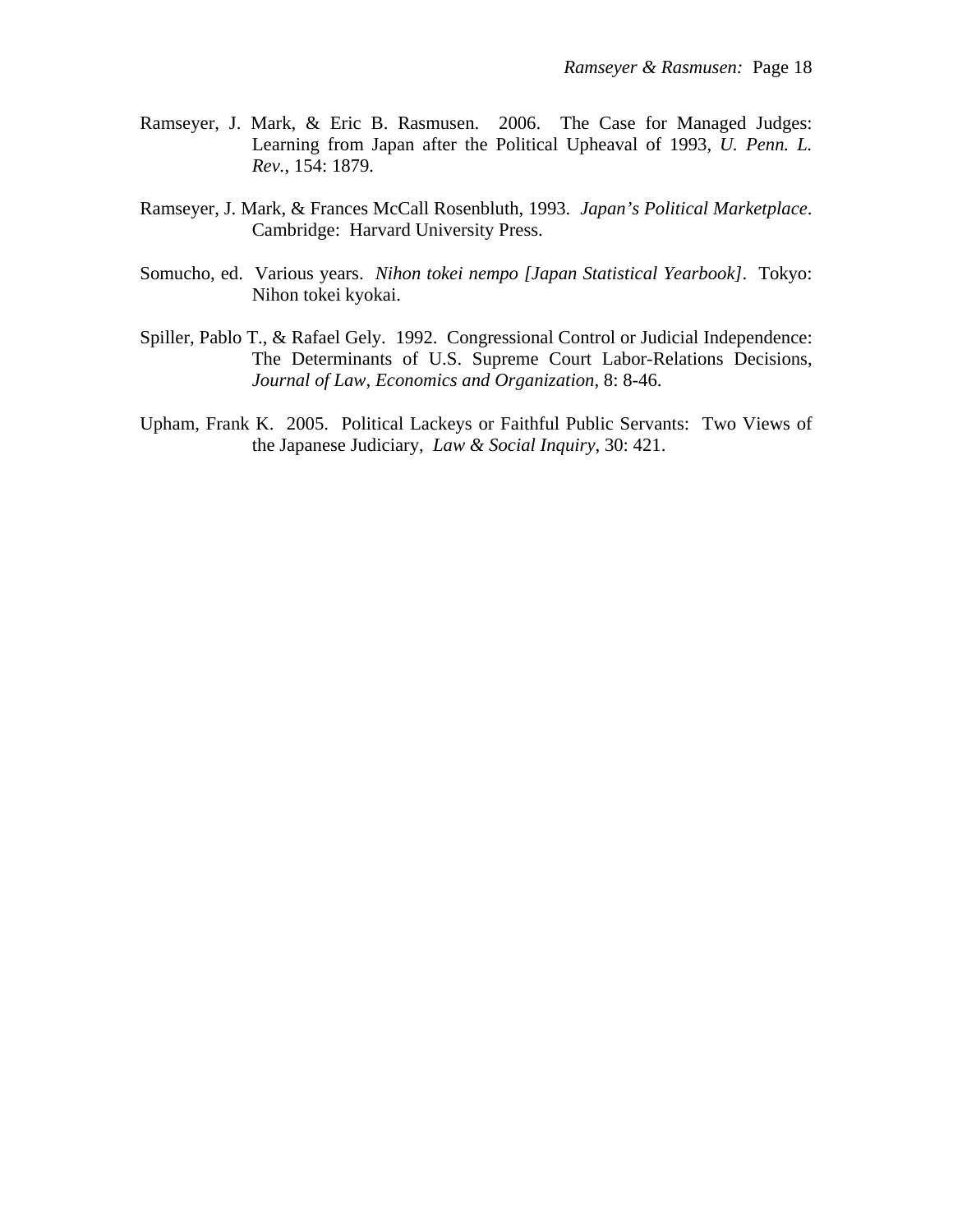| Table 1 |                             |
|---------|-----------------------------|
|         | Selected Summary Statistics |

A. Mean university and flunk figures, change over time:

|           | $1971 - 75$ | 1976-80                             | $1981 - 85$ | 1986-90    | 1991-92   | $1993 - 97$ | 1998-99                   |
|-----------|-------------|-------------------------------------|-------------|------------|-----------|-------------|---------------------------|
| 1. Judges | -- means,   | followed by n:                      |             |            |           |             |                           |
| U Tokyo   | .258(365)   | .231(359)                           | .326(291)   | .260(346)  | .234(162) | .215(506)   | .204(191)                 |
| U Kyoto   | .110(365)   | .131(359)                           | .079(291)   | .054(346)  | .006(162) | .004(506)   | .000(191)                 |
| Flunks    | 3.40(361)   | 4.02(359)                           | 3.99(290)   | 4.72 (340) | 5.75(152) |             | $4.54$ (495) 3.48(454)*   |
|           |             | 2. Lawyers -- means, followed by n: |             |            |           |             |                           |
| U Tokyo   | .177(226)   | .162(234)                           | .148(271)   | .169(172)  | .309(55)  | .182(154)   | .270(74)                  |
| U Kyoto   | .062(226)   | .085(234)                           | .089(271)   | .093(172)  | .055(55)  | .084(154)   | .081(74)                  |
| Flunks    | 5.97(226)   | 6.40(234)                           | 7.30(271)   | 8.30 (171) | 6.98(52)  |             | $7.27(155)$ 5.25 $(181)*$ |

B. Probability of becoming a judge, by Flunk score:

| Flunks    | $1971 - 92$ | 1993-2001 |
|-----------|-------------|-----------|
| $0 - 5$   | . 26        | .34       |
| $6 - 10$  | . 09        | .20       |
| $11 - 15$ | .04         | .06       |
| $16 - 20$ | .03         | .02       |
|           |             |           |

 N.B.: To estimate the total number of lawyers in each cell, we multiply the sampled number by 8. Observations with missing Flunks score were dropped.

| С. | Other variables:   | 1971  | 1976  | 1981  | 1986  | 1991  | 1996  |
|----|--------------------|-------|-------|-------|-------|-------|-------|
|    | Judge Salary**     | 17.32 | 18.93 | 19.19 | 20.45 | 21.79 | 23.14 |
|    | Total Trade**      | 4.514 | 6.560 | 8.240 | 6.556 | 7.809 | 8.390 |
|    | Per Cap GDP**      | 1.870 | 2.156 | 2.711 | 3.092 | 3.839 | 3.947 |
|    | Unemployment $(*)$ | 1.2   | 2.0   | 2.2   | 2.8   | 2.1   | 3.4   |
|    | New Judges         | 69    | 79    | 62    | 70    | 97    | 100   |
|    | Early Retirements  |       | г,    | 12    | 6     | 14    | 4     |

Notes: \* Covers through 2001. \*\* Adjusted to Constant prices.

 Sources: Horitsu shimbunsha, ed., Zenkoku bengoshi taikan [National Survey of Lawyers] (Tokyo: Horitsu shimbun sha, 2005); Nihon minshu horitsuka kyokai, ed., Zen saibankan keireki soran dai 4 ban [Overview of Careers of All Japanese Judges, 4th ed. (Tokyo: Konin sha, 2004); Somucho, ed., Nihon tokei nempo [Japan Statistical Yearbook] (Tokyo: Nihon tokei kyokai, various years); Gakushikai, ed., Kaiin shimei roku [Names of Members] (Tokyo: Gakushi kai, 1998).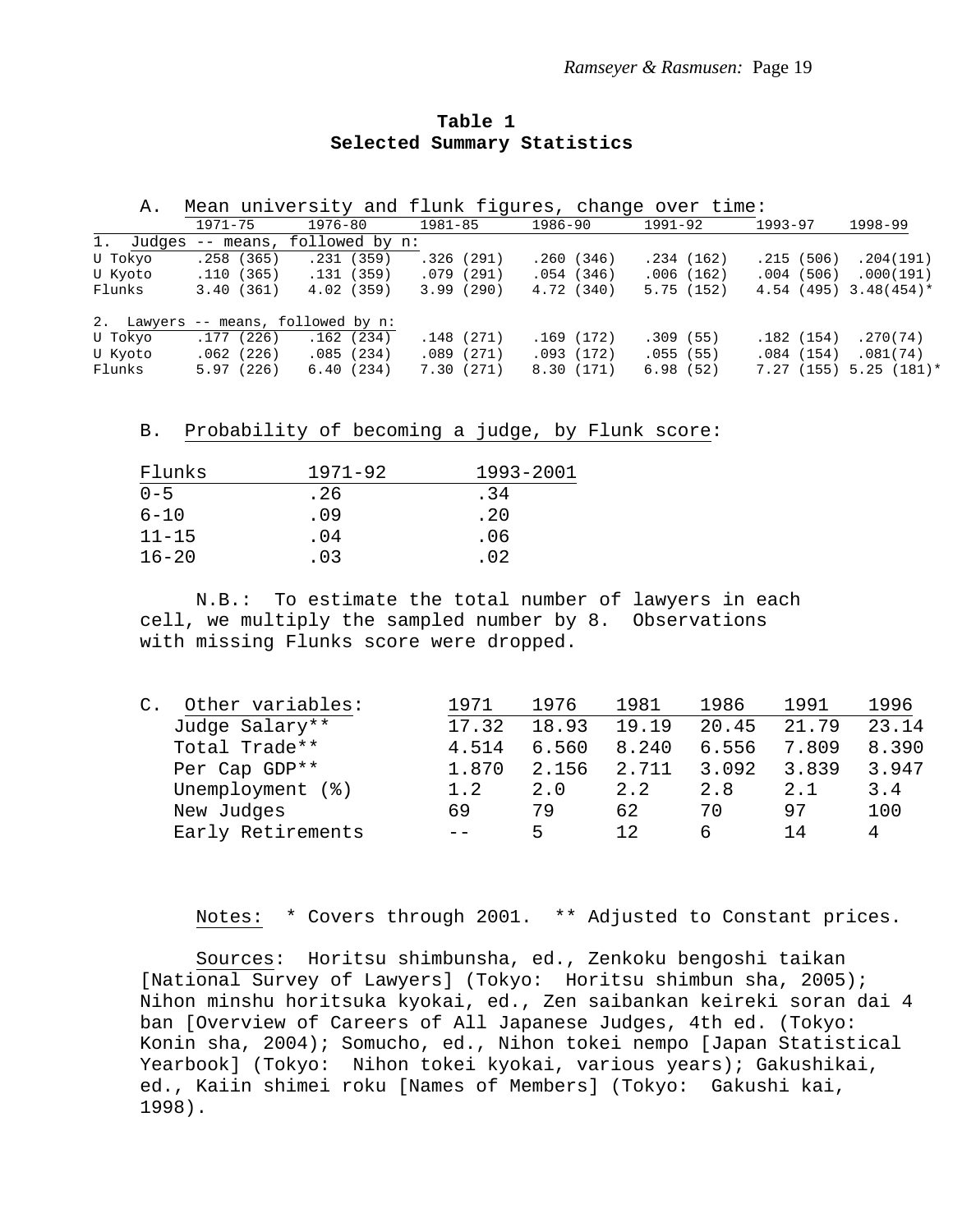# **Table 2 Probit Estimates of the Probability of Becoming a Judge**

| UTokyo<br>0.033<br>0.026<br>0.005                 |  |
|---------------------------------------------------|--|
|                                                   |  |
|                                                   |  |
| $(2.21)$ ** $(0.28)$<br>(0.78)                    |  |
| $-0.092$<br>$-0.005$<br>$-0.002$<br>UKyoto        |  |
| $(0.28)$ $(0.98)$<br>(0.23)                       |  |
| $-0.028 -0.049$<br>$-0.021$<br>Flunks             |  |
| $(14.97)$ *** $(4.28)$ ***<br>$(17.42)$ ***       |  |
| $-0.028$ 0.021<br>$-0.005$<br>Post93              |  |
| $(0.83)$ $(0.44)$<br>(0.30)                       |  |
| $-0.070 -0.070$<br>$-0.019$<br>Post93UT           |  |
| $(2.92)$ *** $(1.83)$ *<br>$(1.93)*$              |  |
| $-0.133$<br>$-0.133$<br>Post93UK                  |  |
| $(5.47)$ *** $(4.98)$ ***                         |  |
| $0.004 -0.005$<br>$-0.004$<br>Post93*Flunks       |  |
| $(1.08)$ $(0.87)$<br>(1.17)                       |  |
| 0.025<br>0.024<br>0.011<br>Judge Salary           |  |
| $(4.65)$ *** $(4.56)$ ***<br>$(4.96)$ ***         |  |
| $0.092 -0.074$<br>$-0.050$<br>NewJudges/100       |  |
| $(1.62)$ $(0.65)$<br>$(2.09)$ **                  |  |
| $-0.010 -0.009$<br>Total Trade<br>$-0.002$        |  |
| $(1.86)$ *<br>(0.89)<br>$(1.77)$ *                |  |
| NewJudges*Flunks/1000<br>0.313                    |  |
| $(1.91)$ *                                        |  |
| 0.078<br>NewJudges*UT/1000                        |  |
| (0.06)                                            |  |
| 1.658<br>NewJudges*UK/1000                        |  |
| (0.93)                                            |  |
| 2611<br>Observations<br>3301<br>3301              |  |
| $15$<br>$<15$<br>Top 50 judges<br>Flunk treatment |  |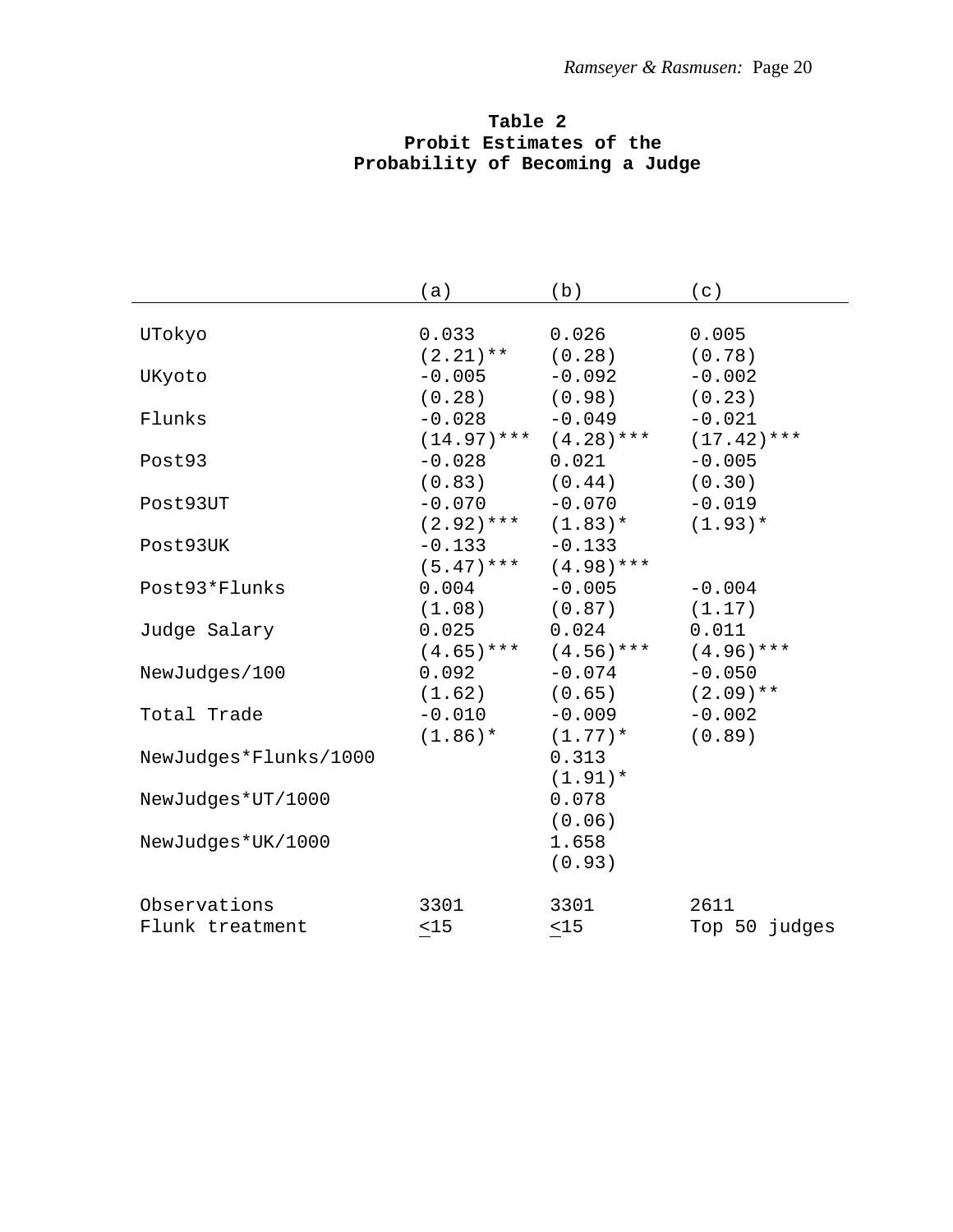Notes: The table gives the marginal effects of the probit regression with the dependent variable equal to 1 if a jurist became a judge. The absolute value of the robust z-statistics are in parentheses, with (\*,\*\*,\*\*\*) for significance at the (10%,5%,1%) levels. Regressions are weighted by the procedure of Manski & Lerman (1977) for choice-based stratified samples: .16/.66 for the judges, and .83/.34 for the lawyers.

 Observations without **Flunks** scores are dropped. Only the years 1971-1999 are included.

Sources: See Table 1.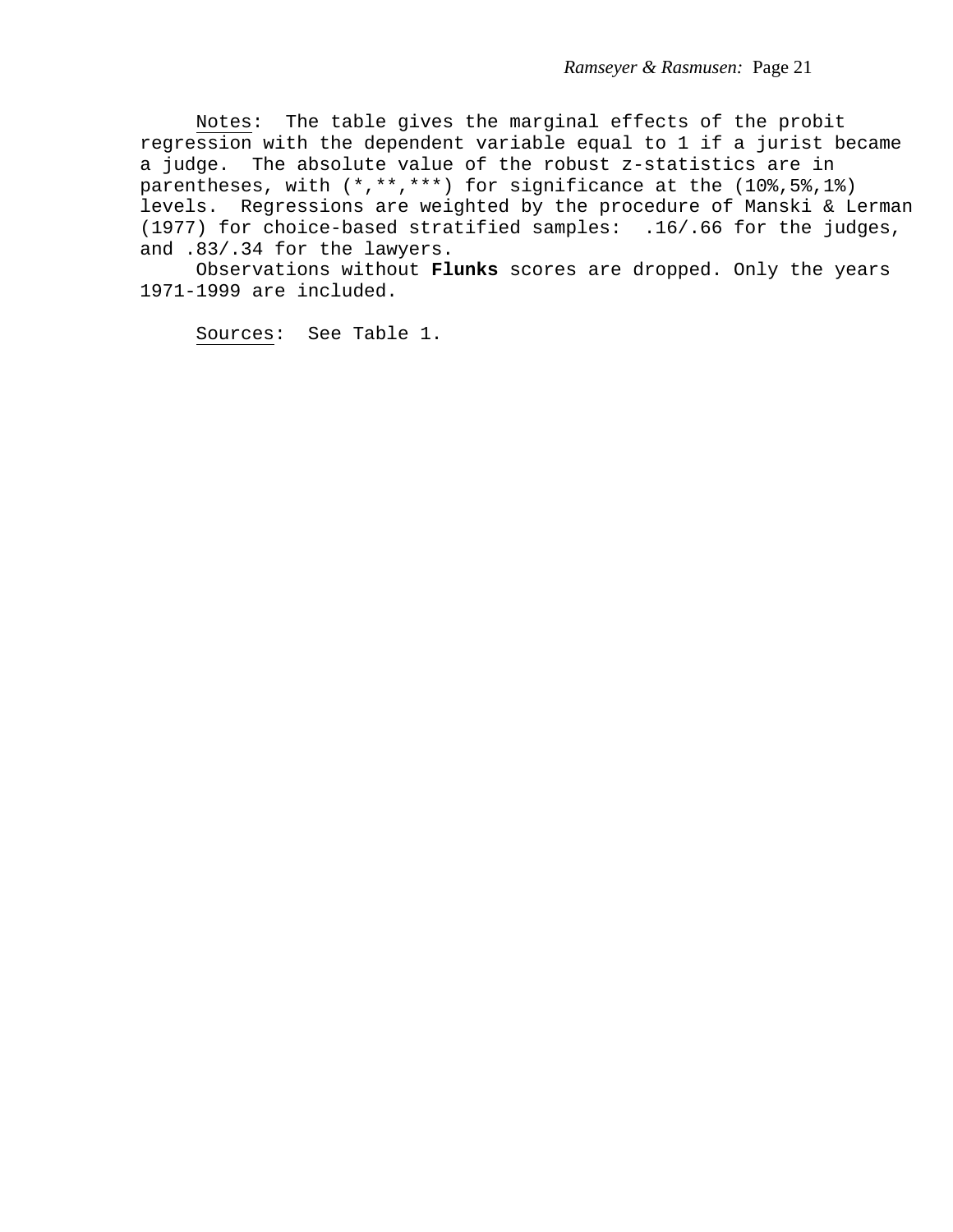|                    | (a)                                   | (b)                              | (c)                                                | (d)                      | (e)                                     |
|--------------------|---------------------------------------|----------------------------------|----------------------------------------------------|--------------------------|-----------------------------------------|
| UTokyo             | 0.033<br>$(2.21)$ **                  | 0.033<br>$(2.35)$ ** $(2.44)$ ** | 0.035                                              |                          | 0.033<br>$(2.17)$ **                    |
| UKyoto             | $-0.005$<br>(0.28)                    | $-0.003$<br>(0.18)               | $-0.007$<br>(0.37)                                 |                          | $-0.002$<br>(0.09)                      |
| Flunks             | $-0.028$<br>$(14.97)$ ** $(14.49)$ ** | $-0.024$                         |                                                    | $-0.026$                 | $-0.028$<br>$(15.00)$ *** $(14.98)$ *** |
| Post93             | $-0.028$<br>$(0.83)$ $(0.43)$         | $-0.014$                         | 0.096<br>(0.56)                                    | $-0.060$<br>$(2.24)$ **  | 0.011<br>(0.26)                         |
| Post93*UT          | $-0.070$                              | $-0.067$                         | $-0.066$<br>$(2.92)$ *** $(2.94)$ *** $(2.76)$ *** |                          | $-0.073$<br>$(3.09)$ ***                |
| Post93*UK          | $-0.133$                              | $-0.127$                         | $-0.131$<br>$(5.47)$ *** $(5.50)$ *** $(5.43)$ *** |                          | $-0.132$<br>$(5.49)$ ***                |
| Post93*Flunks      | 0.004<br>$(1.08)$ $(0.41)$            | 0.001                            | $-0.013$<br>(1.54)                                 | 0.006<br>$(2.26)$ **     | 0.002<br>(0.64)                         |
| Judge Salary       | 0.025                                 | 0.022                            | 0.023<br>$(4.65)$ *** $(4.55)$ *** $(4.33)$ ***    | 0.028<br>$(5.66)$ ***    | 0.005<br>(0.51)                         |
| NewJudges/100      | 0.092<br>(1.62)                       | 0.095                            | 0.092<br>$(1.76)*$ $(1.67)*$                       | $-0.006$<br>(0.23)       | 0.097<br>(1.30)                         |
| Total Trade        | $-0.010$<br>$(1.86)$ *                | $-0.010$<br>$(2.08)$ **          | $-0.011$<br>$(2.08)$ **                            | $-0.017$<br>$(3.75)$ *** | $-0.012$<br>$(2.11)$ **                 |
| PerCapGDE          |                                       |                                  |                                                    |                          | 0.073<br>$(3.64)$ ***                   |
| Unemployment Rate  |                                       |                                  |                                                    |                          | $-0.030$<br>$(1.98)$ **                 |
| Flunks 0-4         |                                       |                                  | 0.297<br>$(9.12)$ ***                              |                          |                                         |
| Flunks 5-9         |                                       |                                  | 0.132<br>$(4.52)$ ***                              |                          |                                         |
| Flunks 10-14       |                                       |                                  | 0.056<br>$(1.72)*$                                 |                          |                                         |
| Post93*Flunks0-4   |                                       |                                  | $-0.056$<br>(0.49)                                 |                          |                                         |
| Post93*Flunks5-9   |                                       |                                  | 0.033<br>(0.30)                                    |                          |                                         |
| Post93*Flunks10-14 |                                       |                                  | 0.012<br>(0.15)                                    |                          |                                         |
| Observations       | 3301                                  | 3361                             | 3361                                               | 3744                     | 3301                                    |
| Flunks<br>End Year | $<$ 15<br>1999                        | all<br>1999                      | all<br>1999                                        | $<$ 15<br>2001           | $<15$<br>1999                           |

**Table 3 Flunks and Macroeconomic Variables as Determinants of Becoming a Judge**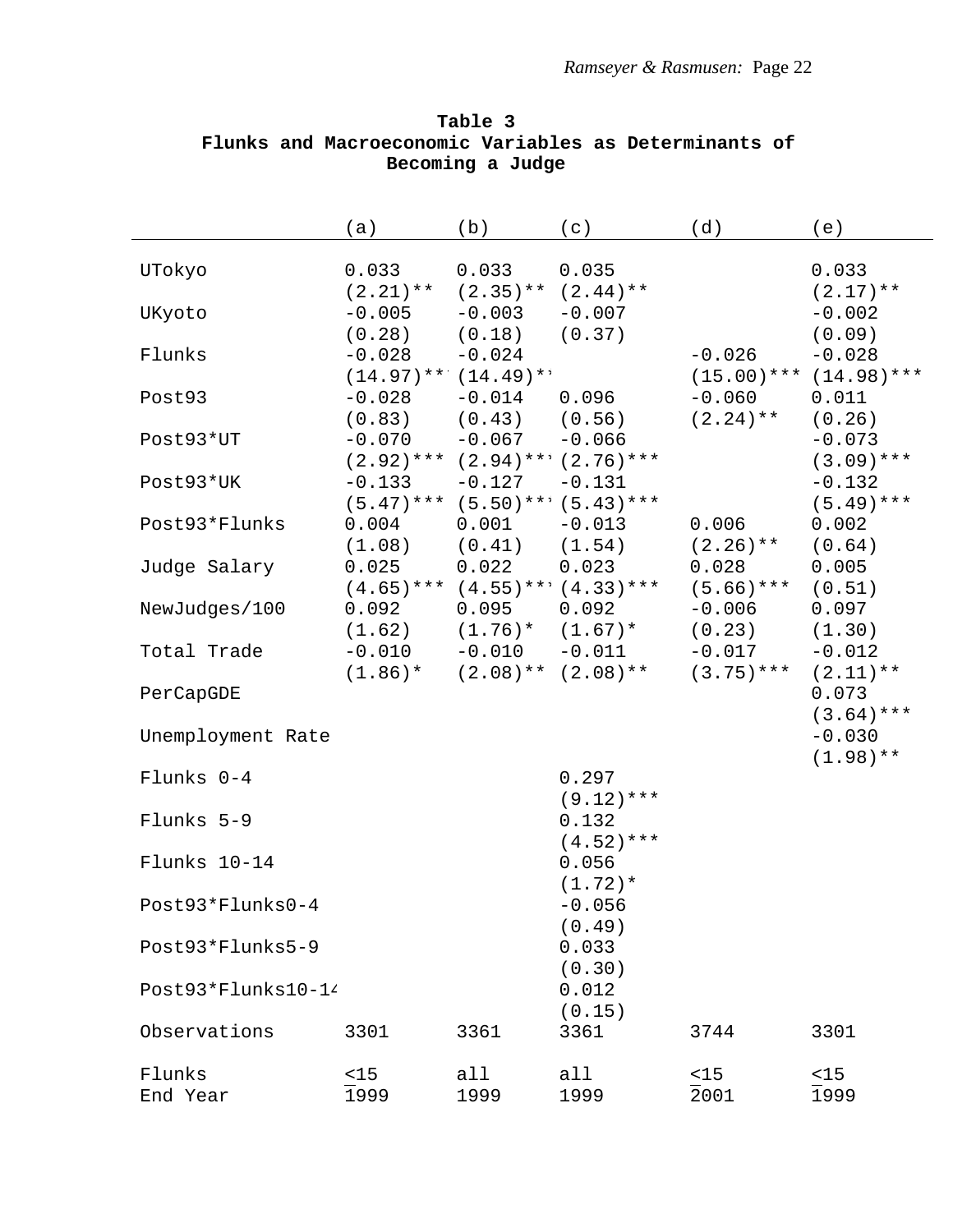Notes: Table 3 gives the marginal effects of the probit regression with the dependent variable equal to 1 if a jurist became a judge. The absolute value of the robust z-statistics are in parentheses, with (\*,\*\*,\*\*\*) for significance at the (10%,5%,1%) levels. Regressions are weighted by the procedure given in Manski & Lerman (1977): .163/609 for the judges and .838/.391 for the lawyers. Observations with **Flunks** greater than 15 are dropped. Years 1971-1999 only. Regression (a) is the same as Table 2, Reg (a).

Sources: See Table 1.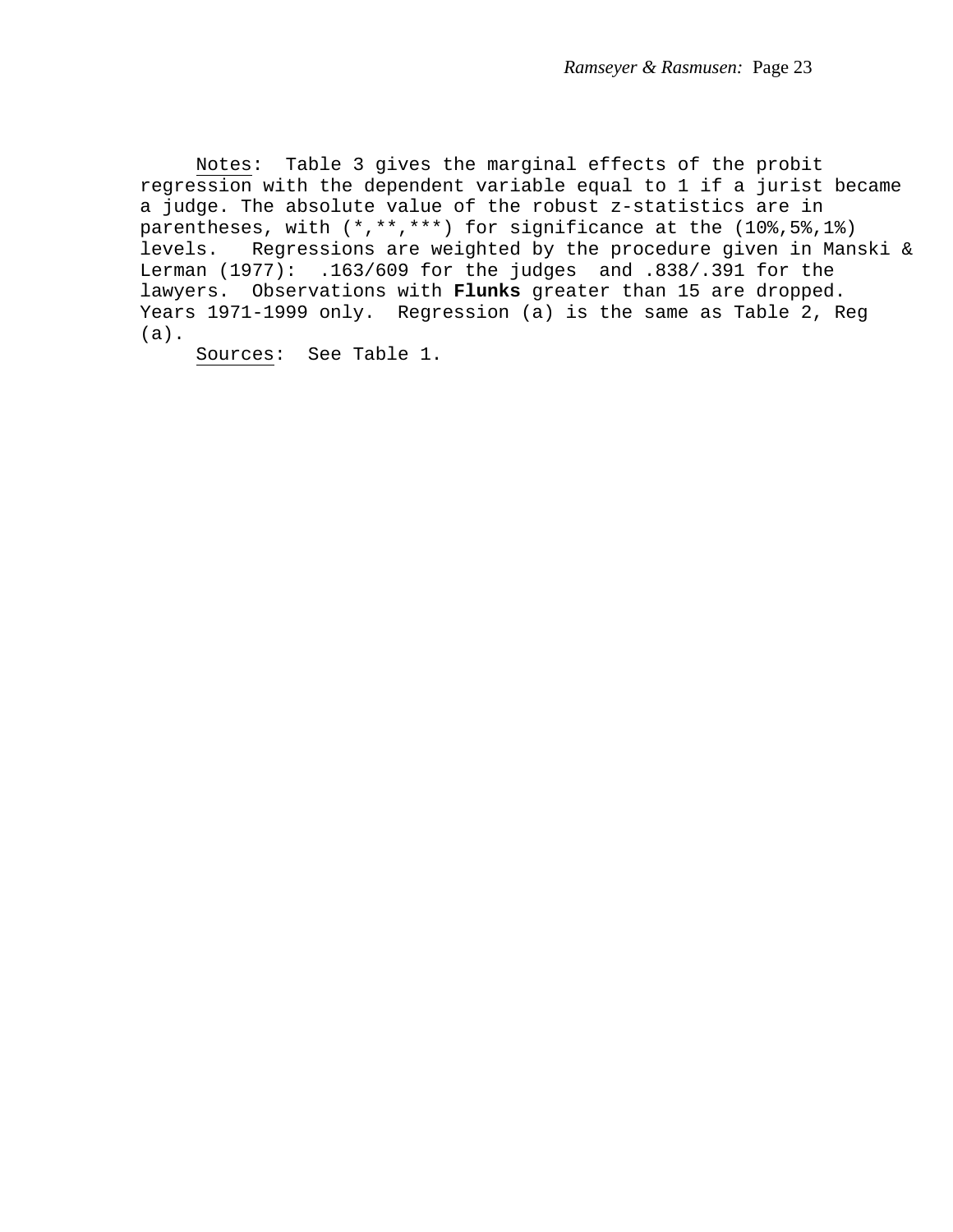|               | (a)                    | (b)                    | (c)                     | (d)                   | (e)                     |
|---------------|------------------------|------------------------|-------------------------|-----------------------|-------------------------|
|               | Judge                  | Judge                  | Judge                   | Judge                 | Judge                   |
| UTokyo        | 0.033                  | 0.033                  | 0.292                   | 0.043                 | 0.022                   |
|               | $(2.21)$ **            | $(2.19)$ **            | (0.05)                  | $(2.72)$ ***          | (1.54)                  |
| UKyoto        | $-0.005$               | $-0.004$               | 1.000                   | 0.002                 | $-0.013$                |
| Flunks        | (0.28)<br>$-0.028$     | (0.21)<br>$-0.028$     | $(3.01)***$<br>$-0.929$ | (0.10)<br>$-0.030$    | (0.74)<br>$-0.026$      |
|               | $(14.97)$ ***          | $(15.07)$ ***          | (1.54)                  | $(15.07)$ ***         | $(14.99)$ ***           |
| Post93        | $-0.028$               |                        | $-0.030$                |                       |                         |
|               | (0.83)                 |                        | (0.67)                  |                       |                         |
| Post93*UT     | $-0.070$               | $-0.073$               | $-0.068$                |                       |                         |
|               | $(2.92)$ ***           | $(3.04)$ ***           | $(1.88)$ *              |                       |                         |
| Post93*UK     | $-0.133$               | $-0.131$               | $-0.114$                |                       |                         |
|               | $(5.47)$ ***           | $(5.45)$ ***           | $(2.40)**$              |                       |                         |
| Post93*Flunks | 0.004                  | 0.002                  | $-0.002$                |                       |                         |
|               | (1.08)                 | (0.61)                 | (0.40)                  |                       |                         |
| Judge Salary  | 0.025                  | 0.036                  | $-0.010$                | 0.020                 | 0.023                   |
|               | $(4.65)$ ***           | $(3.38)***$            | (0.94)                  | $(3.42)$ ***          | $(4.62)$ ***            |
| NewJudges/100 | 0.092                  |                        | 0.206                   | 0.036                 | 0.080                   |
|               | (1.62)                 |                        | $(3.03)***$             | (0.68)                | (1.55)                  |
| Total Trade   | $-0.010$<br>$(1.86)$ * | $-0.018$<br>$(1.78)$ * | $-0.016$<br>$(2.83)***$ | $-0.009$<br>$(1.75)*$ | $-0.007$<br>(1.36)      |
| Year          |                        |                        | 0.007                   |                       |                         |
|               |                        |                        | $(2.22)$ **             |                       |                         |
| Year*UT       |                        |                        | $-0.093$                |                       |                         |
|               |                        |                        | (0.04)                  |                       |                         |
| Year*UK       |                        |                        | $-10.270$               |                       |                         |
|               |                        |                        | $(3.01)$ ***            |                       |                         |
| Year*Flunks   |                        |                        | 0.455                   |                       |                         |
|               |                        |                        | (1.49)                  |                       |                         |
| Post95        |                        |                        |                         |                       | 0.002                   |
|               |                        |                        |                         |                       | (0.05)                  |
| Post95*UT     |                        |                        |                         |                       | $-0.069$<br>$(2.39)$ ** |
| Post95*UK     |                        |                        |                         |                       | $-0.133$                |
|               |                        |                        |                         |                       | $(4.94)$ ***            |
| Post95*Flunks |                        |                        |                         |                       | $-0.003$                |
|               |                        |                        |                         |                       | (0.67)                  |
| Post91        |                        |                        |                         | $-0.015$              |                         |
|               |                        |                        |                         | (0.45)                |                         |
| Post91*UT     |                        |                        |                         | $-0.073$              |                         |
|               |                        |                        |                         | $(3.40)$ ***          |                         |
| Post91*UK     |                        |                        |                         | $-0.130$              |                         |
| Post91*Flunks |                        |                        |                         | $(5.79)$ ***<br>0.010 |                         |
|               |                        |                        |                         | $(3.04)$ ***          |                         |
| Year Dummies  | no                     | yes                    | no                      | no                    | no                      |
|               |                        |                        |                         |                       |                         |

# **Table 4: Time Cutoffs and Trends as Determinants of Becoming a Judge**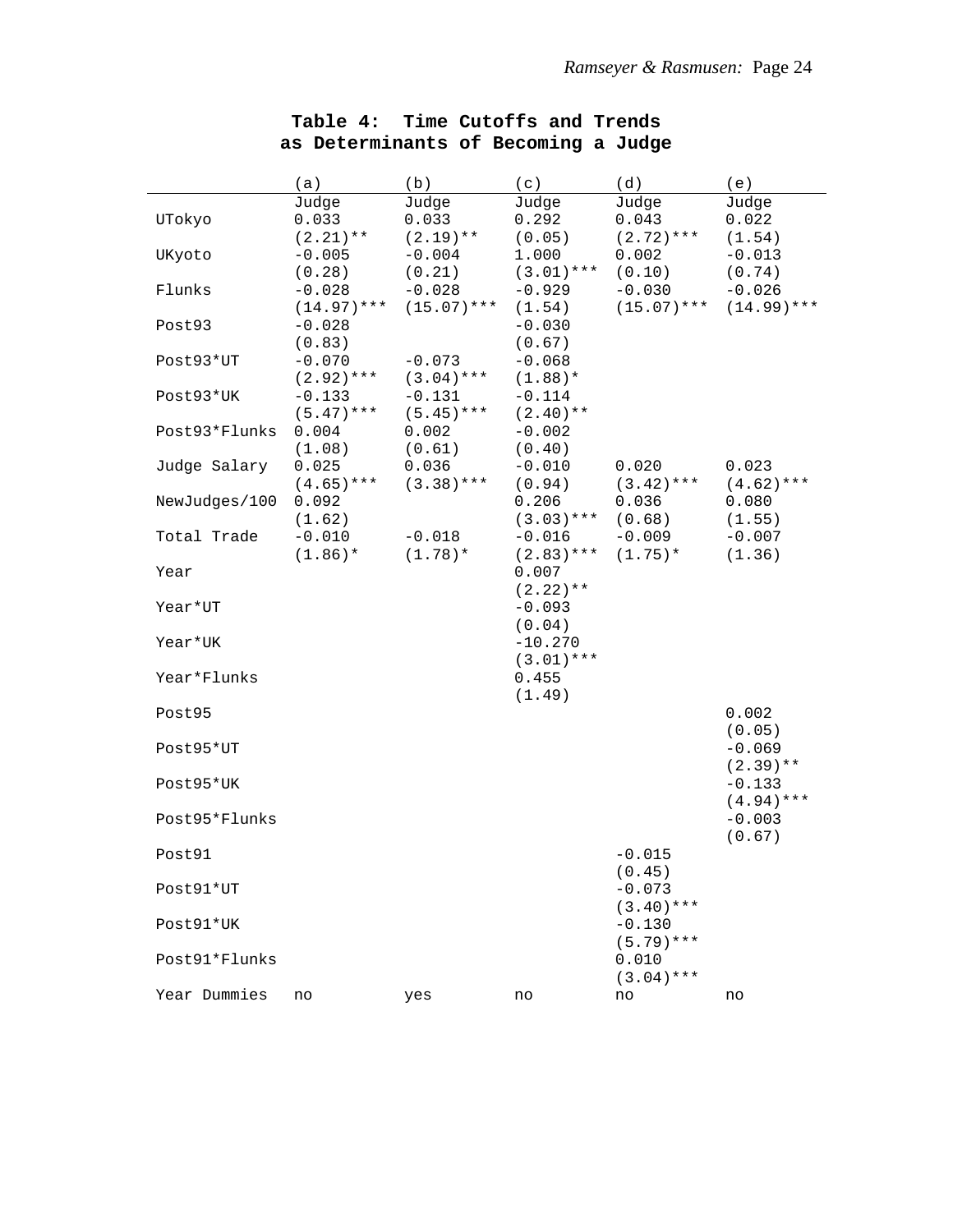Notes: n = 3,301. Table 4 gives the marginal effects of the probit regression with the dependent variable equal to 1 if a jurist became a judge. The absolute value of the robust z-statistics are in parentheses, with (\*,\*\*,\*\*\*) for significance at the (10%,5%,1%) levels. Regression (a) is the same as Table 2, Reg (a). Newjudges/100 was dropped in regression (b) because of collinearity. Regressions are weighted by the procedure given in Manski & Lerman (1977): .163/609 for the judges, and .838/.391 for the lawyers. Observations without **Flunks** scores or with **Flunks** greater than 15 are dropped. are dropped.

Sources: See Table 1.